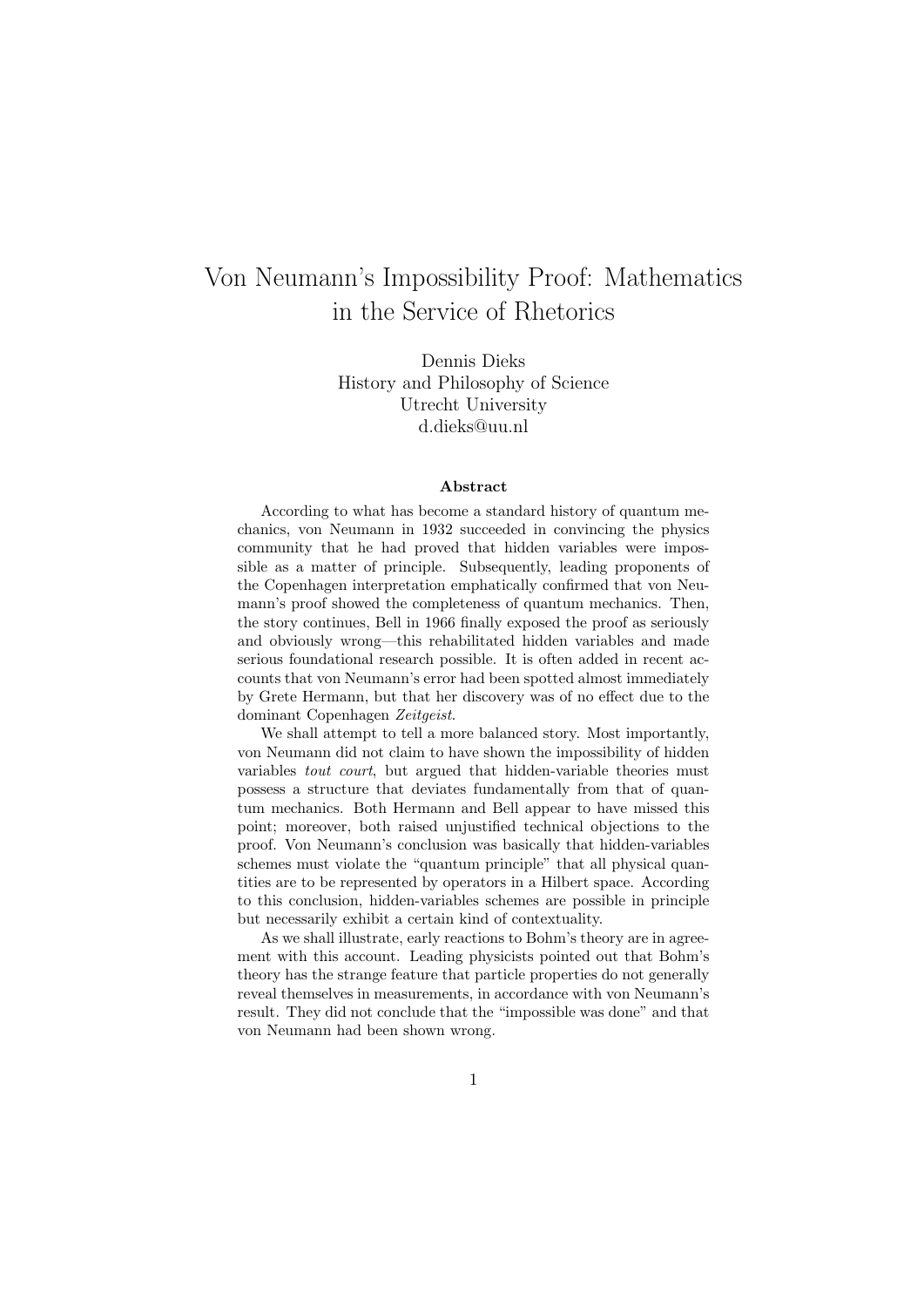### 1 Introduction

Von Neumann's book "Mathematische Grundlagen der Quantenmechanik" (Mathematical Foundations of Quantum Mechanics)[24], published in 1932, is widely acclaimed as a milestone in the history of quantum mechanics. It is a pioneering work that, among other accomplishments, first introduced Hilbert space techniques in the study of quantum theory, considered thermodynamic problems in terms of density matrices and what we now call von Neumann entropy, and clearly formulated the measurement problem. However, in addition to all well-deserved praise the book has also earned itself the reputation of containing a blunder that has been detrimental to the conceptual development of  $20<sup>th</sup>$  century physics, namely the infamous proof that it is impossible to add "hidden variables" to the formalism of quantum mechanics so that the theory becomes deterministic and more complete in its description of physical properties. This proof is now generally considered to be a flagrant fallacy; even such a patent one that it is mysterious how a mathematical genius like von Neumann could commit it.

In 1996 a second reprint of the 1932 book appeared, to which the mathematical physicist Rudolph Haag contributed a preface  $[24]$ .<sup>1</sup> In his preface Haag notes: "one has characterized his (i.e. von Neumann's) proof of the impossibility of hidden variables as stupid (dumm)". He immediately adds apologetically: "one should not forget, however, that this occurred in the context of significant original contributions by von Neumann, in this case the insight that mixed states are described by density matrices, which do not form a simplex". This implicit acknowledgement of the foolishness of von Neumann's proof echoes countless similar comments in the literature of the past five decades, starting with John Bell's criticism [2] that "von Neumann's 'very general and plausible postulates' are absurd". The reputation of von Neumann's proof has kept on declining since this first attack by Bell. Along the way down, Bell [3] wrote in 1982: "But in 1952 I saw the impossible (according to von Neumann) done. It was in papers by David Bohm. But why then had Born not told me of this 'pilot wave'? Why did von Neumann not consider it?" And in 1988 Bell [4] heightened the story by exclaiming: "Yet the von Neumann proof, when you actually come to grips with it, falls apart in your hands!... It's not just flawed, it's silly... You may quote me on that: The proof of von Neumann is not merely false, it is foolish!"

<sup>&</sup>lt;sup>1</sup>In this article I base myself on this second reprint of the German original, so references to page numbers in the Grundlagen are to this edition. Translations from this book and other sources are mine, unless otherwise indicated.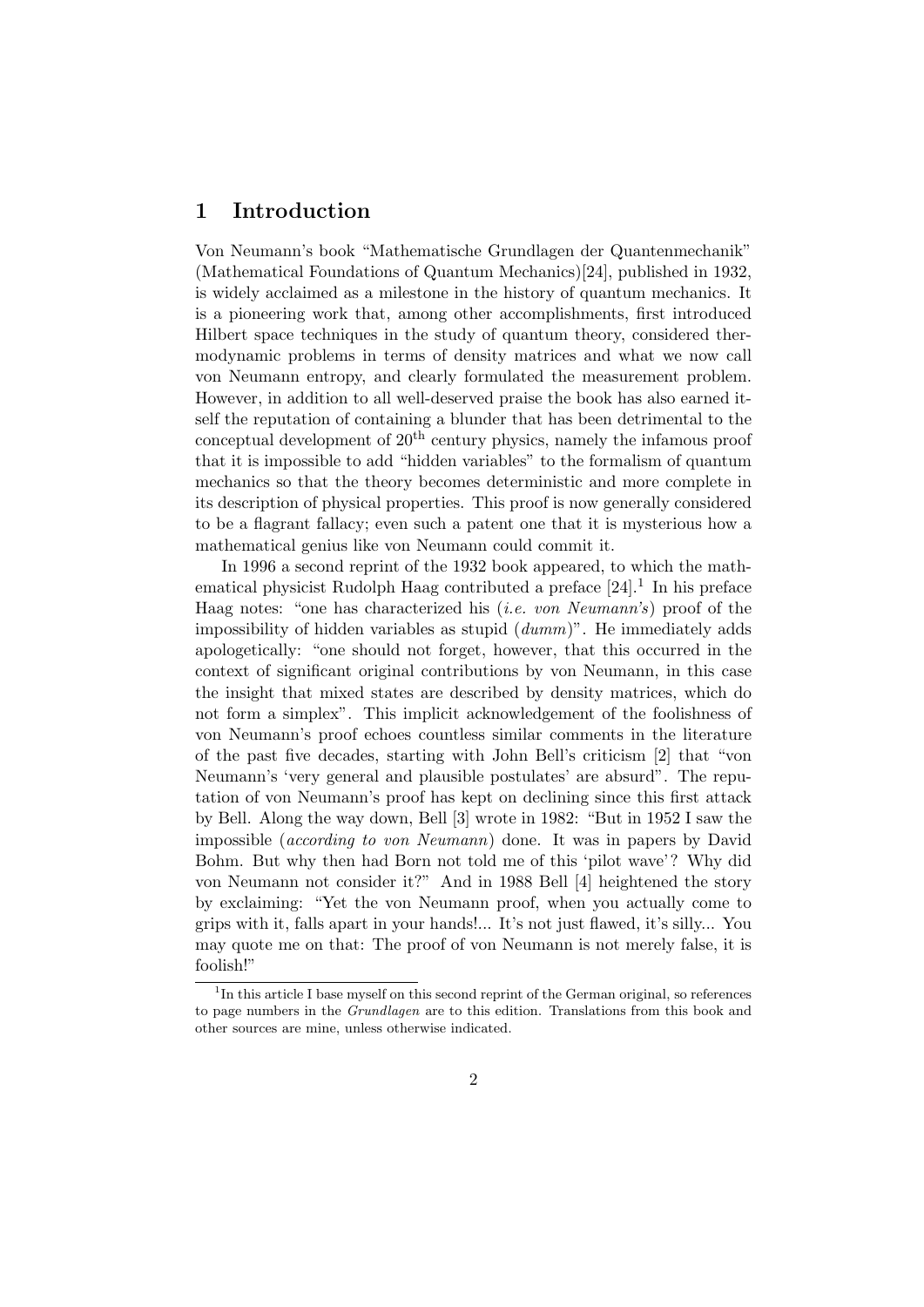A further perspective on the matter was opened up by Jammer [16], who in his 1974 book drew attention to a forgotten publication by the German philosopher and physicist Grete Hermann. According to Jammer, in this publication from 1935 Hermann had already identified the same weak spot in von Neumann's proof as Bell would uncover in 1966. Hermann's work was definitively saved from oblivion and incorporated into what now has become a standard story by Mermin [17], who in 1993 wrote: "A few years later Grete Hermann, 1935, pointed out a glaring deficiency in the argument, but she seems to have been entirely ignored. Everybody continued to cite the von Neumann proof. A third of a century passed before John Bell, 1966, rediscovered the fact that von Neumann's no-hidden-variables proof was based on an assumption that can only be described as silly—so silly, in fact, that one is led to wonder whether the proof was ever studied by either the students or those who appealed to it to rescue them from speculative adventures".

The picture that emerges from these quotations, and from many similar passages that can be found in the literature, is quite suggestive. As Belinfante [1] put it: "The truth, however, happens to be that for decades nobody spoke up against von Neumann's arguments, and that his conclusions were quoted by some as the gospel". Seevinck [20] concludes in the same vein: "eventually von Neumann's proof became considered holy—it was received as Biblical wisdom that one should not challenge". The suggestion clearly is that von Neumann's result was rhetorically used by the ruling class of Copenhagen physicists to ban the thought that quantum mechanics could be incomplete, with the aim of securing the hegemony of the Copenhagen interpretation. This might be called a program of indoctrination—which was only undermined when Bell showed that the emperor wore no clothes and publicly exposed the patent fact that von Neumann's proof was incorrect.

Against this well-entrenched account, the present paper argues that the actual history was considerably less simple. As we shall show, Bell, Mermin and others very probably misunderstood and certainly misrepresented von Neumann's proof, which on inspection turns out to be valid and sensible—in this assessment we elaborate on a recent paper by Jeffrey Bub [8]. Moreover, Bell and other commentators did not give a correct account of the conclusion von Neumann drew from his proof: von Neumann never claimed to have excluded all possible hidden variables, but only those that could fit in a quantum kinematical framework. Further, we argue that Grete Hermann's work, although interesting both historically and philosophically, did not succeed in coming to grips with von Neumann's proof either. Interestingly, Hermann's technical objections are in their details rather differ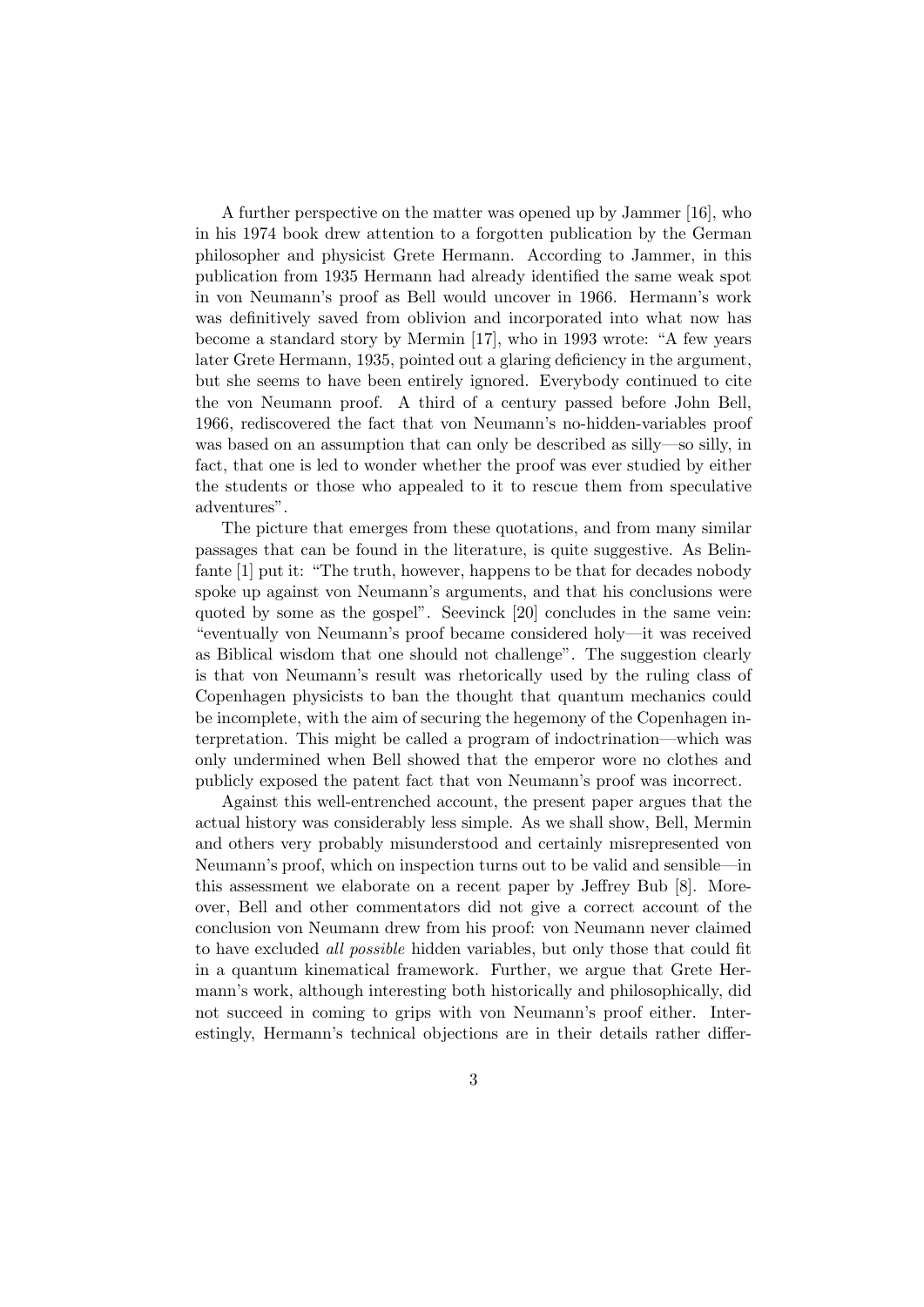ent from Bell's; though equally misdirected. Moreover, her argumentation was not of the kind that can be expected to have caught the attention of the physics community, and this will have been an important factor in the poor reception of her work. Finally, we review some contemporary observations (from the nineteen fifties) on how von Neumann's proof relates to the hidden-variables theories of Bohm and de Broglie. As will become clear, both major Copenhagenists and prominent hidden variables proponents understood what was actually proved by von Neumann. If anything, it appears that a clear rhetorical use of von Neumann's result was first of all made by opponents of Copenhagen, who used the alleged obvious fallacy in the proof to cast doubt on the scientific judgment of the Copenhagen circle (or clique), thus discrediting the Copenhagen interpretation itself by implication.

## 2 The plan of von Neumann's book: The Quantum Paradigm

In the three-page Introduction to his 1932 book von Neumann unfolds his general plan: he intends not to address specific quantum mechanical problems, but is going to focus on the general structure and interpretation of the new theory, with particular attention to the role of probability. As he announces, he will demonstrate how the statistical formulas of quantum mechanics follow naturally from a small number of basic assumptions of a qualitative nature, so that they are not so counterintuitive as may appear at first sight. Further, he promises us to investigate in depth the issue of whether the statistical character of the theory can be understood as a manifestation of our lack of knowledge; in which case the existence of "hidden variables" would explain the need for probability statements. Concerning this, Von Neumann already now reveals his main conclusion [24, pp. 2–3]: "It turns out however that this *(i.e. the introduction of hidden variables)* will hardly be possible in a satisfactory way—more precisely, such an explanation is incompatible with certain qualitative basic postulates of quantum mechanics".<sup>2</sup>

Von Neumann's actual discussion of the hidden-variables question, leading to his (in)famous impossibility proof, only takes place in the fourth of the book's six chapters. In order to elucidate the status of the qualitative axioms on which that discussion is based we shall first briefly go through the

<sup>&</sup>lt;sup>2</sup>Indessen zeigt es sich, daß dies kaum in befriedigender Weise gelingen kann, genauer: eine solche Erklärung ist mit gewissen qualitativen Grundpostulaten der Quantenmechanik unvereinbar.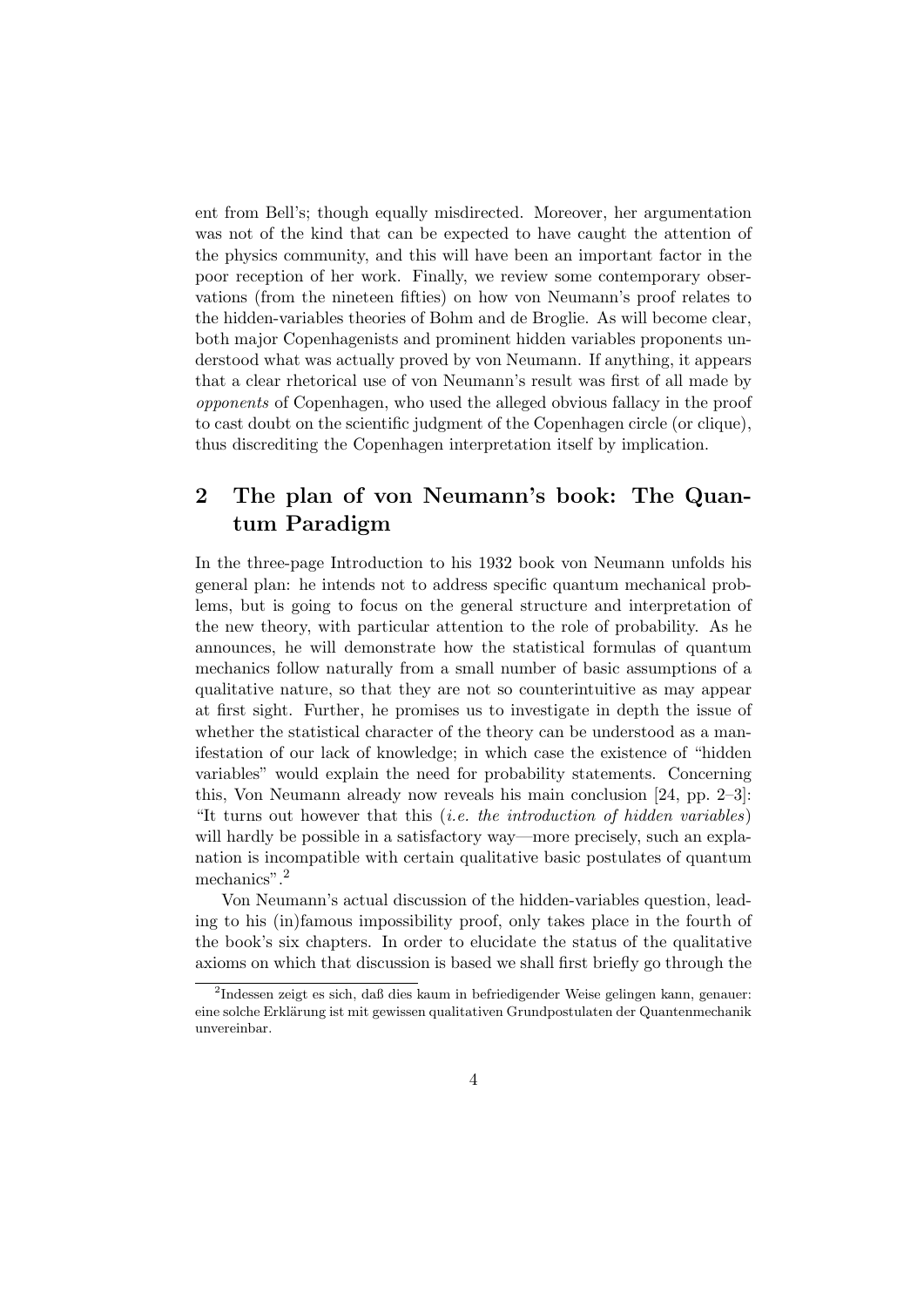book's first three chapters. But it should be noted already now that in his introductory remarks von Neumann does not declare that hidden variables are flatly impossible, but only that their introduction would conflict with what he considers basic general characteristics of quantum mechanics.

In chapter I of the Grundlagen, von Neumann reviews the history of quantum mechanics leading up to matrix mechanics (Heisenberg, Born, Jordan) on the one hand and wave mechanics (Schrödinger) on the other. Though both theories ultimately yield the same physical predictions, they start from very different principles and are also mathematically disparate. In particular, in matrix mechanics one has to operate with discrete quantities (components of matrices) whereas wave mechanics has the form of a continuum theory, so that a one-to-one mapping between the two structures is impossible. Still, their physical equivalence suggests that both theories latch on to the same physical core.

The following similarity in the two approaches suggests a way of access to this essential core: both matrix and wave mechanics start from the classical description of physical problems in which a Hamiltonian is given as a function of coordinates  $q_j$  and conjugated momenta  $p_j$ . In matrix mechanics these coordinates and momenta are replaced by matrices  $Q_j$  and  $P_j$ , respectively, subject to the canonical commutation relation  $P_jQ_j - Q_jP_j = \frac{\hbar}{i}$  $\frac{\hbar}{i}1,$ after which the task becomes to diagonalize the resulting Hamiltonian matrix by finding its eigenvalues. In wave mechanics, on the other hand, one transforms the classical Hamiltonian into an operator working on continuous and differentiable functions  $\psi$  of the  $q_i$  (i.e., functions in classical configuration space) by replacing each occurrence in the Hamiltonian of  $p_j$  by  $\frac{\hbar}{i}$ ∂  $\frac{\partial}{\partial q_j},$ after which one solves the differential equation  $H\psi = \lambda \psi$ . In both cases the solution of an eigenvalue problem is the central task, which suggests the existence of a physically meaningful isomorphism between the quantities that occur in these respective eigenvalue problems. So one expects an isomorphism that maps the matrix Hamiltonian to the Schrödinger differential operator (and vice versa), and the vectors in the matrix formalism to the functions  $\psi$  in the Schrödinger theory.

Although the discrete index space of matrix mechanics and the continuous classical configuration space of wave mechanics cannot be heaped together mathematically [24, p. 15], this thus proves to be an artifact of mathematical surplus structure: the only things that turn out to matter are states (vectors and functions, respectively) and operators working on them.<sup>3</sup>

<sup>&</sup>lt;sup>3</sup>... die Räume Z und Ω sind wirklich sehr verschieden, und jeder Versuch, sie in Beziehung zu setzen muß auf große Schwierigkeiten stoßen. Das, worauf es uns in Wahrheit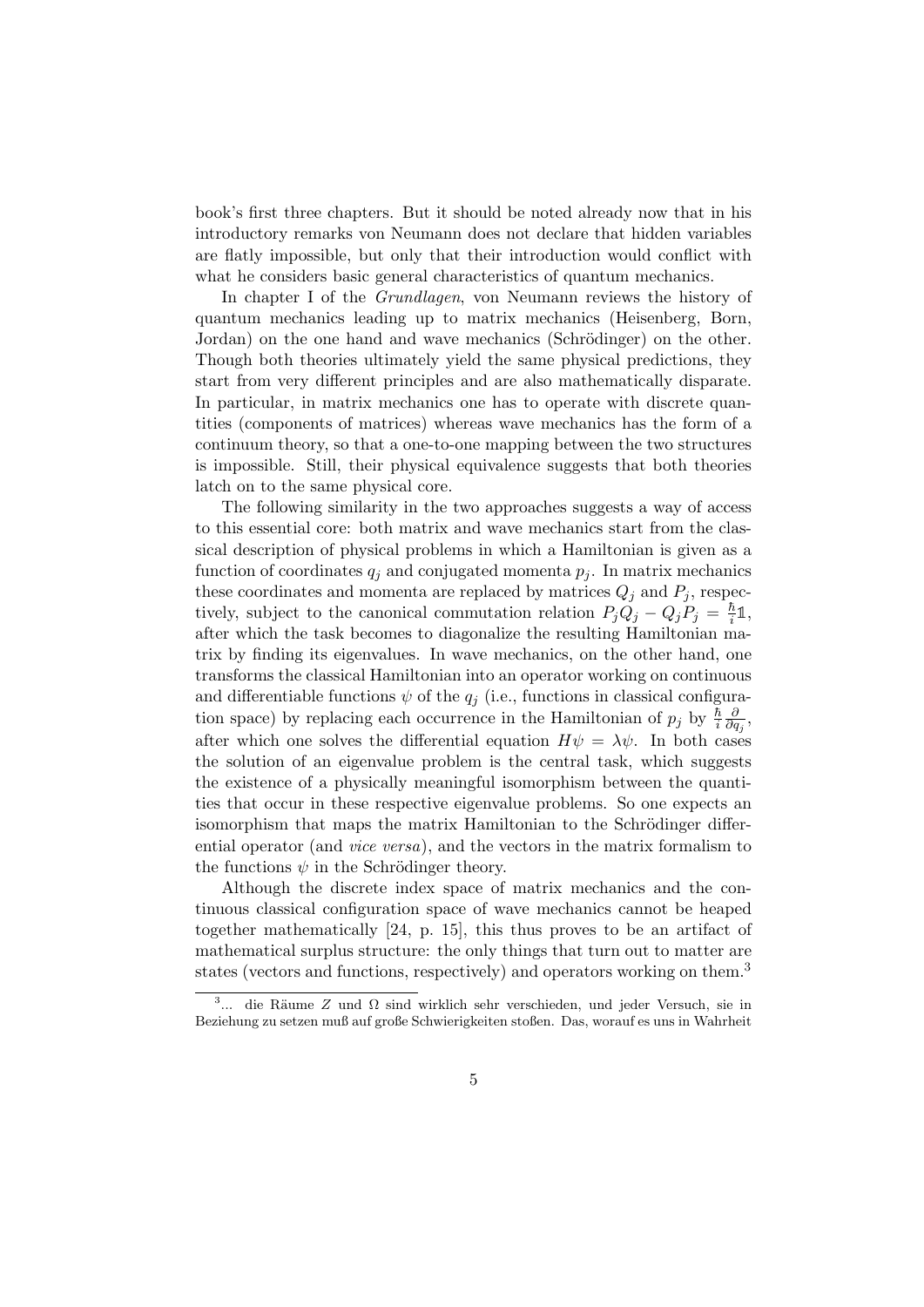Von Neumann draws the conclusion that wave mechanics and matrix mechanics are steppingstones to a pure quantum theory that is independent of representational particularities and captures what is really physically significant. The corresponding mathematical structure is "the abstract Hilbert space", to which a detailed mathematical investigation is devoted in chapter II of the Grundlagen.

This chapter II is the longest in the book and has the form of an independent mathematical treatise on the structure of Hilbert space. Notoriously, von Neumann here insists on mathematical rigour and avoids "subterfuges" like Dirac's delta-function. Although this sometimes complicates the presentation and notation, it can be said that Chapter II pioneers the complete formal machinery that has now become standard in quantum theory. In particular, attention is paid to the operator calculus in Hilbert space and to eigenvalue problems.

After the mathematical intermezzo of chapter II, chapter III ("The quantum mechanical statistics") returns to the physical meaning of the formalism. In chapter I it had become clear that in the transition from classical theory to quantum mechanics the coordinates  $q_i$  and momenta  $p_i$  had to be replaced by either matrices or differential operators, and that these in turn should be seen as particular representations of operators in an abstract Hilbert space. As a consequence, the classical Hamiltonian (representing the system's energy), being a function of the coordinates and momenta, was transformed into an operator as well. Von Neumann expands this into a general lesson: it is characteristic of quantum mechanics that physical quantities (i.e. quantities that can be measured on a physical system) are to be represented one-to-one by operators in Hilbert space [24, sect. III.1 and especially sect. III.5].<sup>4</sup>

Generalizing the proposals of Born and others concerning the physical meaning of the formalism [24, III.1], von Neumann now derives the following rule: if **R** is a physical quantity<sup>5</sup>, and R the corresponding operator, the

ankommt, ist gar nicht eine Beziehung von  $Z$  zu  $\Omega$ , sondern nur eine solche zwischen ihren bzw. Funktionen: d.h. zwischen den Folgen  $x_1, x_2, \ldots$ , die die Funktionen in Z sind, und den Wellenfunktionen  $\varphi(q_1...q_k)$ , die die Funktionen in Ω sind. Denn diese sind es allein, die in die Fragestellungen der Quantenmechanik eingehen.

<sup>&</sup>lt;sup>4</sup>These operators corresponding to physical quantities should be hypermaximal, i.e. self-adjoint.

<sup>5</sup>Von Neumann systematically distinguishes between physical quantities and their representation in the mathematical formalism. Physical quantities (like energy, momentum, position) can be measured in the laboratory; they are denoted by bold-faced capitals like R. Their formal counterparts (operators in quantum mechanics) are denoted by non-bold capitals like R.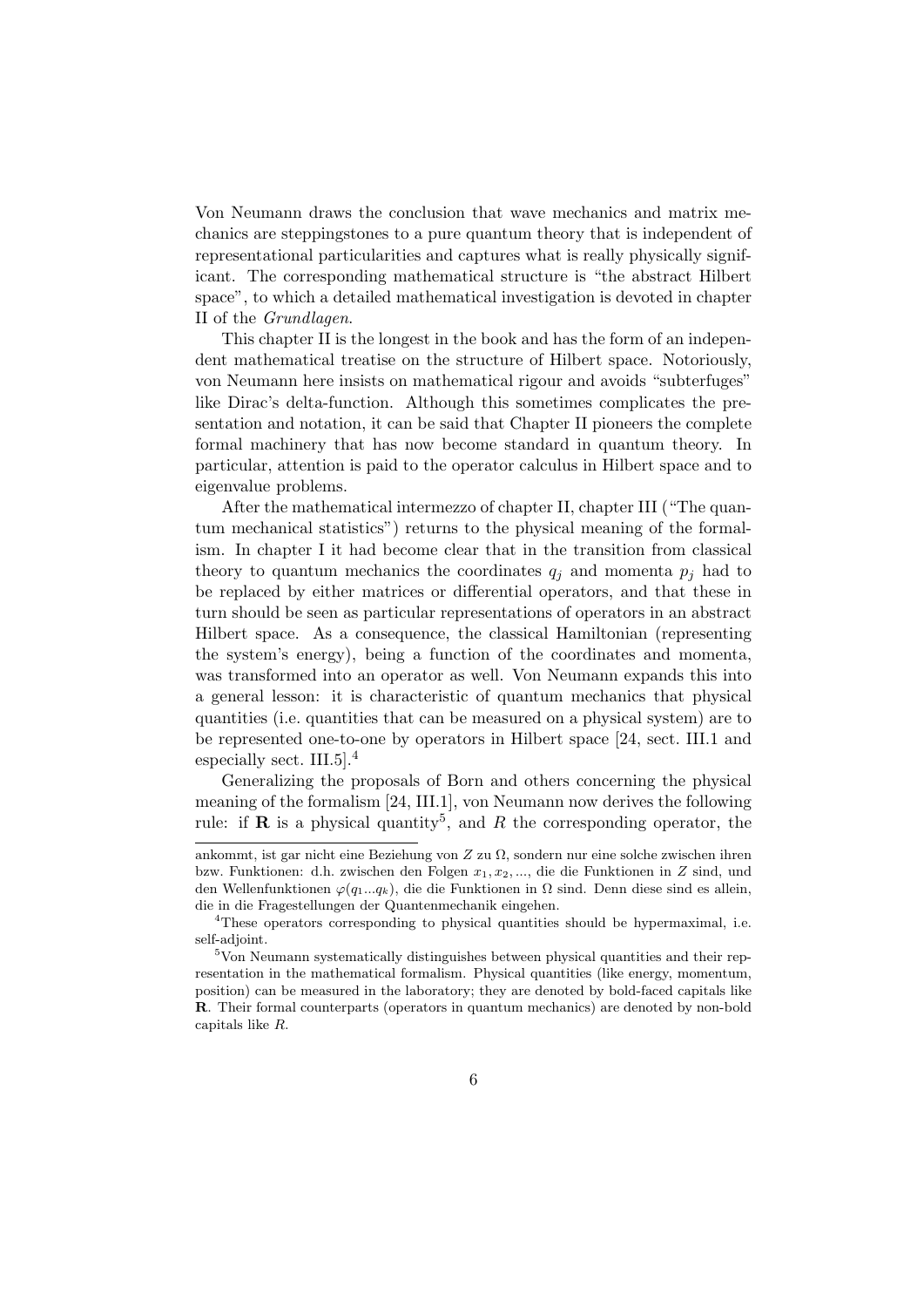expectation value of **R** in the state  $\varphi$  is given by  $(R\varphi, \varphi)$ , i.e. the inner product in Hilbert space between  $R\varphi$  and  $\varphi$ .<sup>6</sup> This formula for the expectation value of a physical quantity  $\bf{R}$  can be given the equivalent form

$$
Exp(R) = \text{Tr}(P_{\lbrack\varphi\rbrack}R),
$$

in which  $P_{[\varphi]}$  is the projection operator on the state  $\varphi$  and **Tr** represents the trace (the result of taking the diagonal elements of an operator in the matrix representation).

This formula can be generalized for the case in which there is uncertainty about the quantum state [24, pp. 157–158]. If there are various possibilities for the state, viz.  $\varphi_1, \varphi_2, \dots$ , with associated probabilities  $w_1, w_2, \dots$  quantifying our lack of knowledge, we obtain for the expectation value of  **the** expression  $\sum_i w_i(R\varphi_i, \varphi_i)$ . This can alternatively be written as

$$
Exp(R) = \mathbf{Tr}(UR),\tag{1}
$$

with  $U = \sum_i w_i P_{[\varphi_i]}$ . The operator U in this formula is Hermitian and nonnegative, with trace equal to 1. Since knowledge of  $U$  suffices to determine the expectation values of all physical quantities in an ensemble, U (the density operator) completely characterizes that ensemble. Equation 1 is the central statistical formula of quantum mechanics.

Via Equation 1, and its alternate expressions, probabilities enter the theory, and it is natural to wonder about the status and origin of these probabilities. In particular, it should be made clear whether they play the same role as probabilities in classical statistical mechanics, that is, whether they quantify a lack of information about the micro-state. If so, this would imply the existence of "hidden parameters" that would be needed in addition to the quantum state to fix the actual physical state. Lack of knowledge of these hidden parameters would then explain the appearance of statistical arguments. As von Neumann observes, in classical physics the search for explanations in terms of such hidden parameters (or "hidden variables") has had many successes and has led to considerable progress, for example in the kinetic theory of gases [24, p. 109]. He continues:

Whether such an explanation by means of hidden variables is also appropriate in the case of quantum mechanics is an often asked question. The view that it will once be possible to answer

<sup>&</sup>lt;sup>6</sup>In the wave mechanics form of the theory the Hilbert space state  $\varphi$  would correspond to a wavefunction  $\varphi(q_1...q_k)$ , in the matrix formulation it would be a vector  $(x_1, x_2, ..., x_l)$ on which the matrices operate.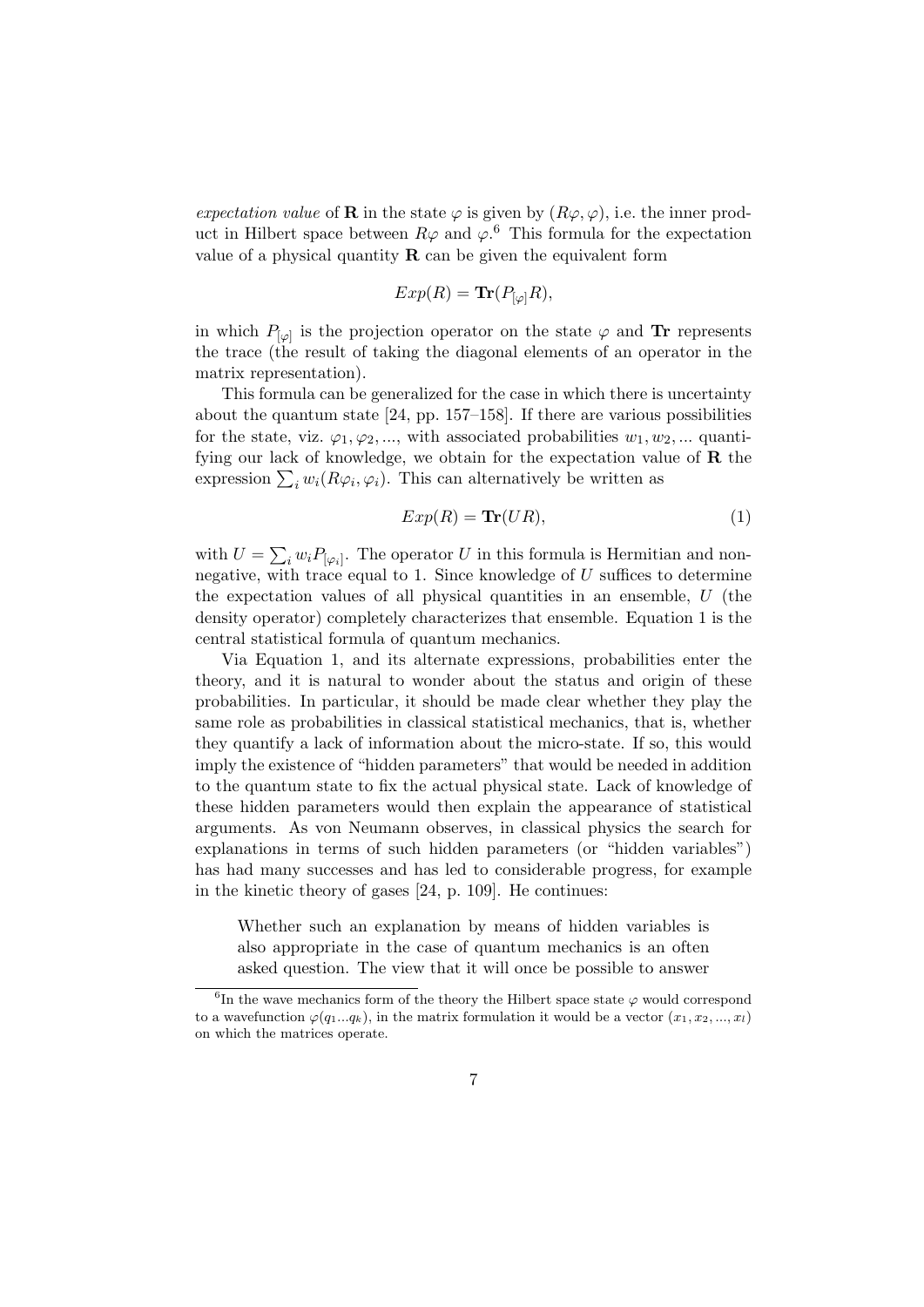it affirmatively has also now prominent representatives. Such an affirmative answer, when justified, would make the present form of the theory provisional, since in this case the  $\varphi$ -description of the states would be essentially incomplete.

We shall demonstrate later  $(IV.2)$  that an introduction of hidden parameters is certainly not possible without changing the present theory in essential respects.<sup>7</sup>

As in his earlier quoted statement (first paragraph of this section), von Neumann here anticipates what he is going to prove in chapter IV: he announces that the structure of a hidden-variables theory must differ in an essential way from that of quantum mechanics. In the next section we shall see exactly what will have to be different in such a new theory.

Before we move on to chapter IV, we should pay attention to von Neumann's discussion of physical quantities in chapter III. In classical physics, measurable physical quantities were represented by functions on phase space; since Hilbert space should be regarded the successor of classical phase space, now physical quantities will have to correspond to operators in Hilbert space. But Hilbert space operators do not always commute, and this leads to complications when we try to apply the formulas for probabilities and expectation values to joint measurements of several quantities. Indeed, the formula  $(R\varphi, \varphi)$  would not yield sensible results if we tried to represent by **R** (i.e. the physical quantity corresponding to the operator  $R$ ) the simultaneous measurement of quantities represented by non-commuting operators. Von Neumann comments that this problem cannot be removed by some easy modification of the theory; the representation of physical quantities by noncommuting operators is a basic feature of the mathematical structure.<sup>8</sup> He proceeds to investigate its physical interpretation and concludes that quantities represented by commuting operators can be jointly measured, whereas this is not possible for quantities corresponding to non-commuting operators.

An important corollary, emphasized by von Neumann, is that functions of operators like  $R+S$  have a simple interpretation when R and S commute: in this case  $R + S$  just represents the physical quantity  $\mathbf{R} + S$  that can be

 $8$ in der Struktur des mathematischen Werkzeugs der Theorie begründet [24, p. 110]

 $^7$ Ob für die Quantenmechanik eine derartige Erklärung durch verborgene Parameter in Frage kommt, ist eine viel erörterte Frage. Die Ansicht, daß sie einmal in bejahendem Sinne zu beantworten sein wird, hat auch gegenwärtig hervorragende Vertreter. Sie würde, wenn sie berechtigt wäre, die heutige Form der Theorie zu einem Provisorium stempeln, da dann die  $\varphi$ -Beschreibung der Zustände wesentlich unvollständig wäre. Wir werden später  $(IV.2)$  zeigen, daß eine Einführung von verborgenen Parameter gewiß nicht möglich ist, ohne die gegenwärtige Theorie wesentlich zu ändern.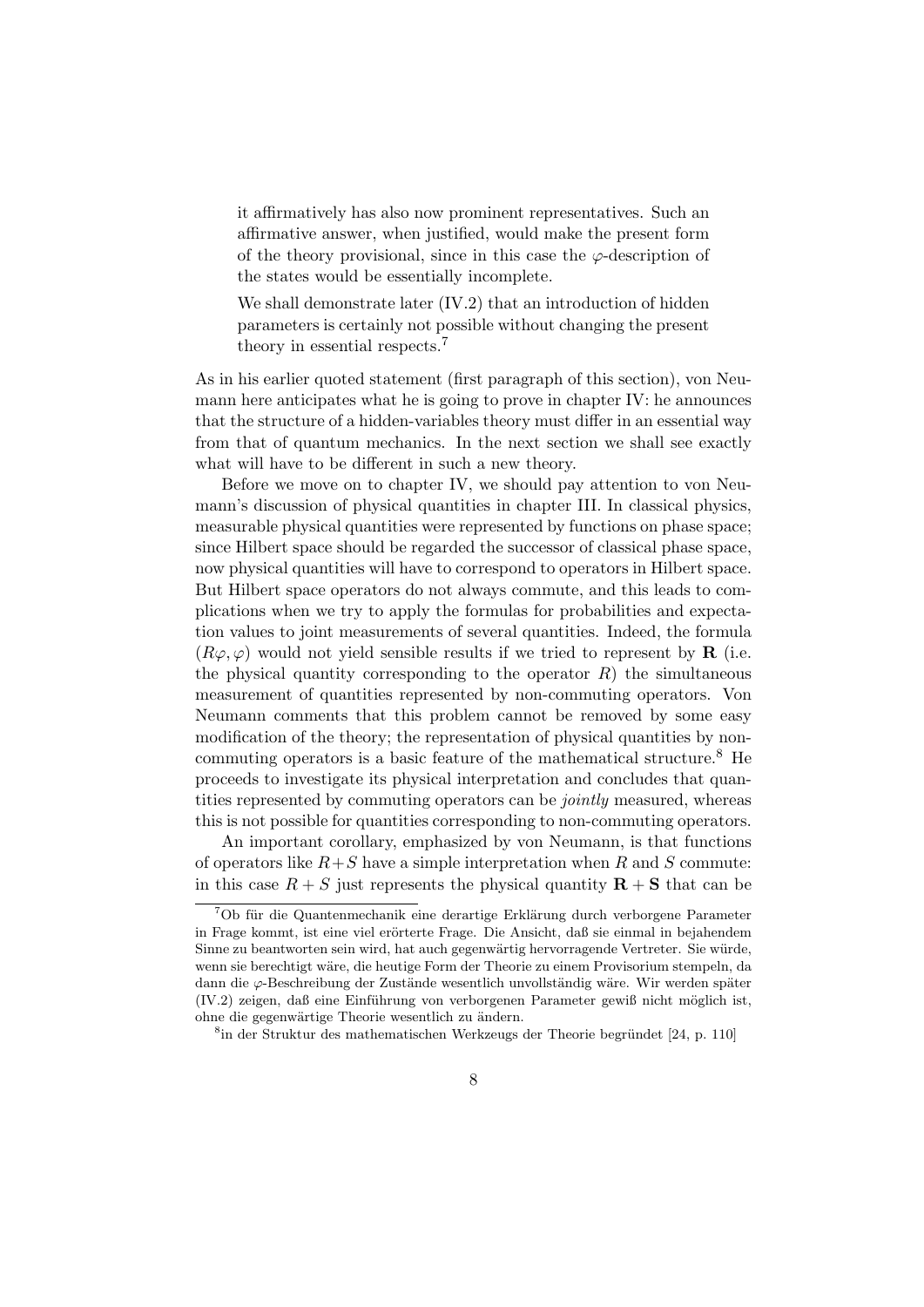determined by measuring  $\bf{R}$  and  $\bf{S}$  jointly and adding the individual results. But in the case of non-commuting operators  $R$  and  $S$ , this interpretation is not possible. Although  $R + S$  will certainly represent *some* measurable quantity of the quantum system, it is not at all clear what this quantity will be.<sup>9</sup> If **R** and **S** cannot be measured at the same time, the value of the quantity represented by  $R + S$  need not have any relation to the values of **R** and/or those of **S**, and the measuring procedure associated with  $R + S$ must be expected to be totally independent of those appropriate for  **and** S separately.

In section III.5 of his book, "Projection operators as propositions", von Neumann further elaborates on his leitmotif that physical quantities are to be represented by Hermitian operators in Hilbert space. He now shifts his attention from quantities that are measured on a system to properties possessed by the system, and considers yes-no propositions about such properties. This leads him to the result that such yes-no propositions, and therefore the physical properties of a quantum object, are represented by the network of projection operators in Hilbert space. Consequently, a logical calculus of propositions can be founded on the structure of the lattice of projection operators in Hilbert space.<sup>10</sup> Of course, the projection operators do not form a commutative algebra, so that a non-classical "quantum logic" emerges this way, something to be famously explored in more depth later by von Neumann together with Birkhoff [6].

Summing up, the first three chapters of von Neumann's book distill an essential core out of the two different historical forms of the theory that had developed in the nineteen twenties. This "quantum theory proper" establishes a new kinematical standard for physics. It is characteristic of quantum mechanics that states are represented by vectors in Hilbert space, and physical quantities and properties by operators in that same space. This new "quantum paradigm", a quantum kinematics, will play an important role in von Neumann's project, in chapter IV, of deducing the statistical features of quantum mechanics from first principles.

<sup>&</sup>lt;sup>9</sup>..., daß es gar nicht klar ist, was für nicht gleichzeitig meßbare **R**, **S** unter  $a\mathbf{R} + b\mathbf{S}$ verstanden werden soll [24, p. 131].

 $^{10}\mathrm{Wi}$  man sieht, ermöglicht die Beziehung zwischen den Eigenschaften eines physikalischen Systems einerseits und den Projektionsoperatoren andererseits eine Art Logikkalkül mit diesem [24, p. 134].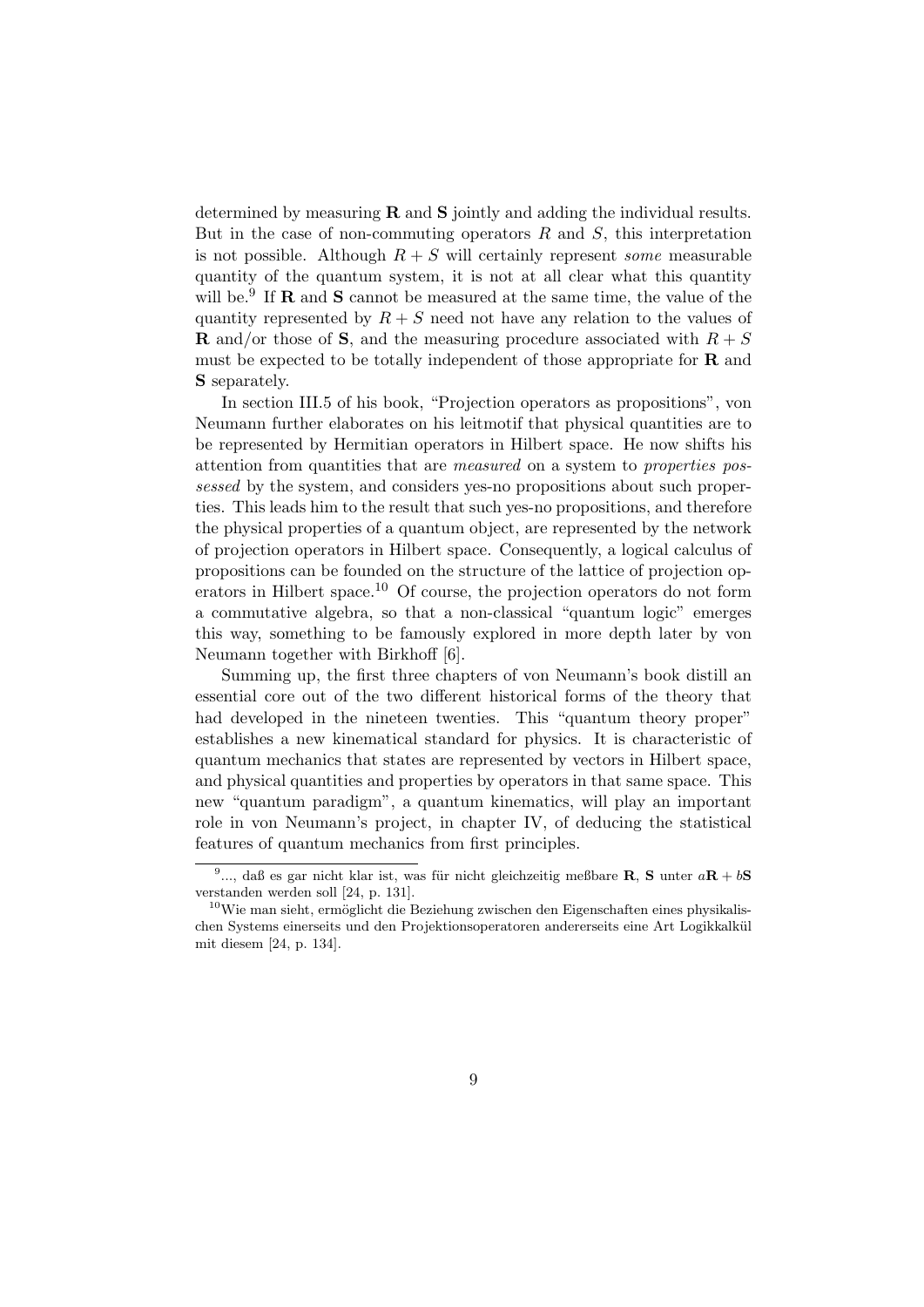#### 3 The Impossibility Proof

In chapter IV, "Building up the theory deductively" (Deduktiver Aufbau der Theorie), first section "Fundamental justification of the statistical theory" (Prinzipielle Begründung der statistischen Theorie), von Neumann sets himself the task of deriving the basic formula for expectation values, Equation 1, from a small number of general and qualitative assumptions that are independent of the details of quantum mechanics. As he proudly announces, in the process it will become possible to verify the whole statistical framework of quantum mechanics, as laid out in chapter III.<sup>11</sup>

To set the stage, von Neumann asks us to forget everything about quantum mechanics and to consider physical systems as experimentally defined by measurable quantities [24, p. 158]. In the case of jointly measurable quantities  $\mathbf{R}, \mathbf{S}, \dots$  we can immediately include arbitrary functions of  $\mathbf{R}$  and **S** in the collection of physical quantities. Indeed, such functions  $f(\mathbf{R}, \mathbf{S})$  can simply be defined by applying the function  $f$  to the measurement results for R and S (measured jointly).

However, von Neumann continues, one should be aware that the attempt to similarly form  $f(R, S)$  for a single system is senseless in the case that **R** and S are not jointly measurable: in this situation it is completely unclear what the associated measuring procedure should be.<sup>12</sup>

However, we need not restrict ourselves to the consideration of single systems, but can also consider statistical collectives of systems. In such collectives, we may measure  $\bf{R}$  on one sub-collective, and  $\bf{S}$  on another sub-collective. This makes it possible to define a physical quantity like  $\mathbf{R} + \mathbf{S}$ , even if **R** and **S** are not jointly measurable, namely as a quantity that satisfies the additivity condition on expectation values in the collective:  $Exp(\mathbf{R} + \mathbf{S}) = Exp(\mathbf{R}) + Exp(\mathbf{S})$  [24, p. 164],[8].

Von Neumann emphasizes once again at this point that in the case of failing co-measurability the quantity  $\mathbf{R} + \mathbf{S}$ , if it could be measured directly, must be assumed to be operationally independent of  **and**  $**S**$ **. The definition** via expectation values defines  $\mathbf{R} + \mathbf{S}$  only indirectly, without giving any indication whether, and if so how, a direct measuring procedure for it will relate to the measuring procedures for **R** and  $S$ .<sup>13</sup>

<sup>&</sup>lt;sup>11</sup>This independent deduction of the statistical core of quantum mechanics can already been found in [23]. However, in this older publication there is no emphasis on the hiddenvariables question.

<sup>&</sup>lt;sup>12</sup>Man vergegenwärtige sich aber, daß es vollkommen unsinnig ist,  $f(\mathbf{R}, \mathbf{S})$  bilden zu wollen, wenn  $\mathbf{R}$ ,  $\mathbf{S}$  nicht gleichzeitig meßbar sind: es gibt ja keinen Weg, die dazugehörigen Meßanordnung anzugeben [24, p. 158].

<sup>&</sup>lt;sup>13</sup>Wenn R und S gleichzeitig meßbar sind, muß  $R + S$  die gewöhnliche Summe sein.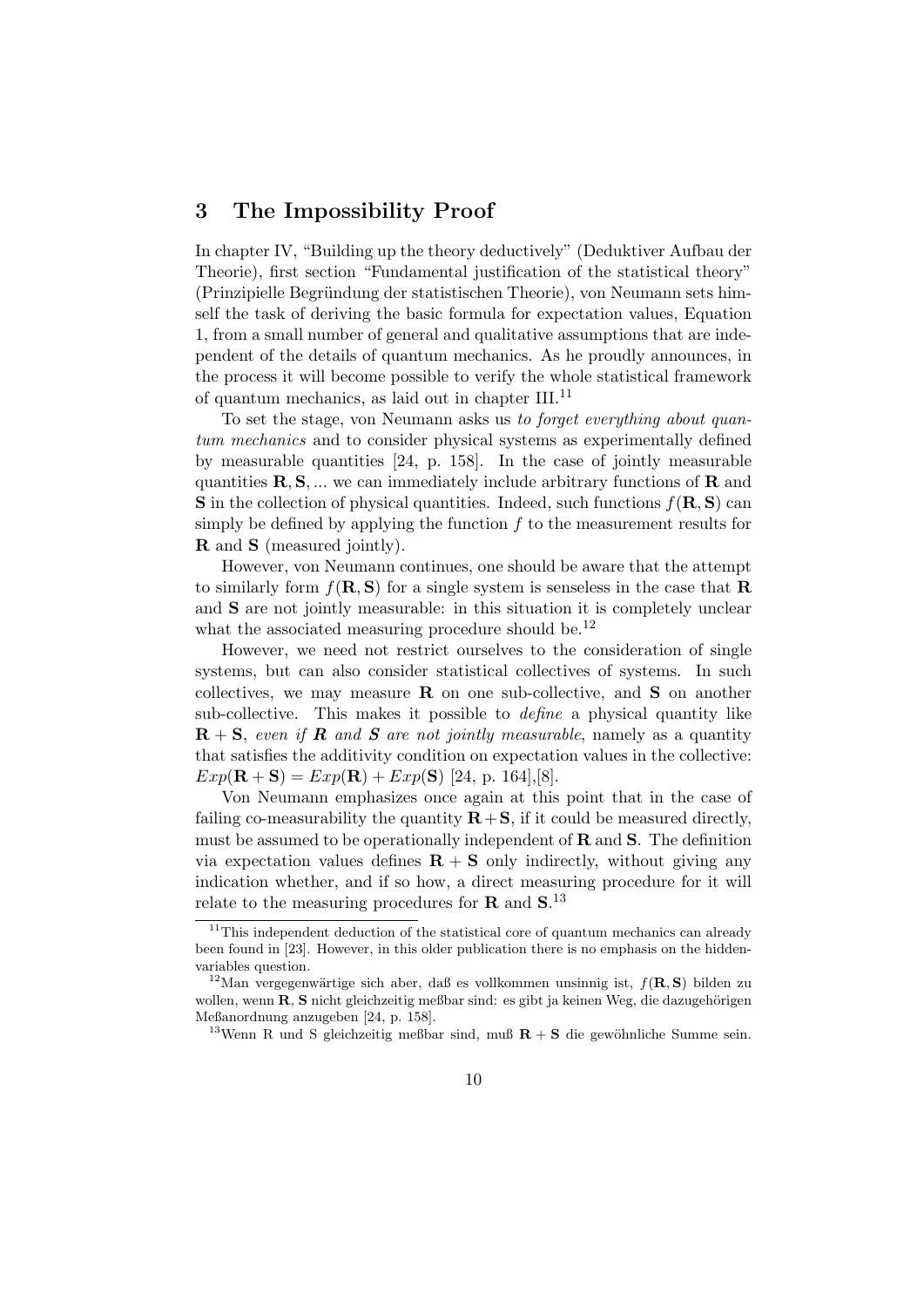In a note (note 164) von Neumann illustrates the situation with the example of the quantum operator that represents the energy of an electron in a potential field:  $H = f(Q) + g(P)$ . A measurement of **H** may be performed via the determination of spectral frequencies, whereas the position Q and the momentum P will be measured in completely different and unrelated ways—moreover, the three quantities cannot be measured jointly. Still, we have  $Exp(\mathbf{H}) = Exp{f(\mathbf{Q})} + Exp{g(\mathbf{P})}$ . It should be noted, however, that although this illustration comes from quantum mechanics, von Neumann's above implicit definition of  $\mathbf{R} + \mathbf{S}$  by means of statistical collectives is independent of quantum mechanics and only makes use of operationally defined notions.

The upshot of the above is that once we can operationally define physical quantities for a system, we can also consider sums of these quantities, whether they are co-measurable or not. In the case of co-measurable quantities the characterization of the sum quantity is trivial: we just add the values of the quantities that we sum. In the case of quantities that cannot be measured together we only define the sum implicitly:  $\mathbf{R} + \mathbf{S}$  is a certain quantity whose expectation values in an arbitrary statistical collective equals the sum of the expectation values of  $\bf{R}$  and  $\bf{S}$ , respectively.

The argument leading to von Neumann's main result is now relatively straight-forward. As von Neumann states, we have seen in the earlier chapters that the essential ingredient of the "quantum transition" is the representation of physical quantities by Hermitian operators in Hilbert space, keeping functional relations between the quantities intact. He therefore assumes that if we are going to construct a quantum theory, we should make each measurable physical quantity **R** correspond to an operator R. Moreover,  $f(\mathbf{R})$  will have to correspond to the operator  $f(R)$ ; and the quantity  $\mathbf{R}+\mathbf{S}$  to the operator  $R+S$ . In the latter case  $\mathbf{R}+\mathbf{S}$  stands for the implicitly defined quantity introduced above if **R** and **S** are not jointly measurable.<sup>14</sup>

Remarkably, these definitions and assumptions are strong enough to obtain [24, pp. 167–168] the far-reaching conclusion that in any thus constructed theory the expectation value of an arbitrary physical quantity R, in an arbitrary statistical ensemble of physical systems, can be written as  $Exp(R) = Tr(UR)$ . Here U is a non-negative unity-trace Hermitian operator that characterizes the ensemble (so U is independent of R). In other words, von Neumann has demonstrated that any possible statistical collec-

Im allgemeinen ist es aber nur auf implizite Weise gekennzeichnet, und wir können die Meßvorschriften für R. S kaum zu einer solchen für  $R + S$  zusammensetzen [24, p. 164].

<sup>14</sup>Von Neumann makes the further uncontroversial assumption that the expectation value of any non-negative quantity must be non-negative.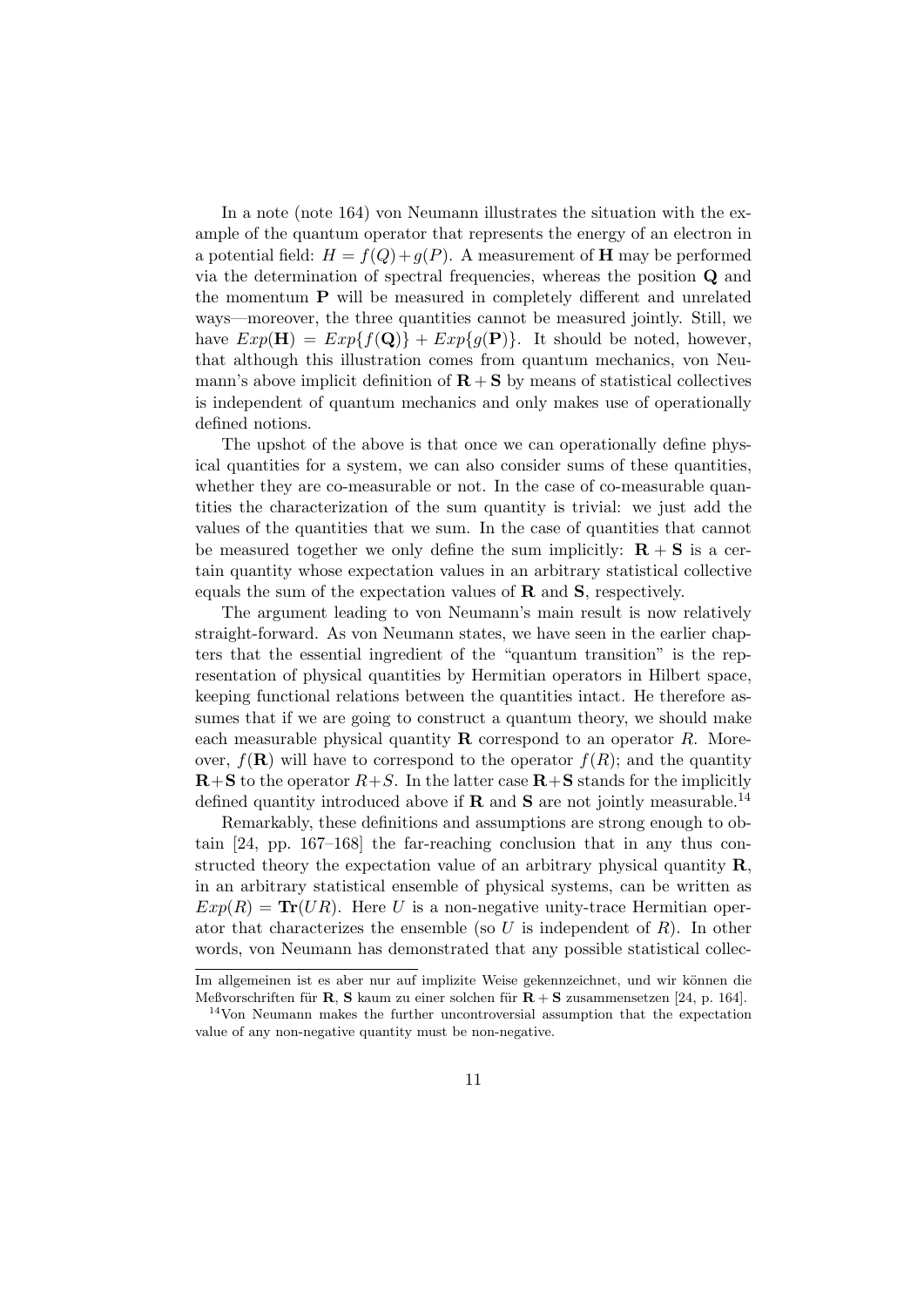tive can be characterized by a density operator  $U$ , and that all expectation values possess the form of Equation 1. Importantly, he has not derived this within quantum mechanics, but from general assumptions: **I**, that the operationally defined physical quantities<sup>15</sup> of any physical system correspond one-to-one to to Hermitian operators in Hilbert space and, II, that this correspondence respects addition relations.

From the general validity of the expression  $Exp(R) = Tr(UR)$  it follows as a corollary that there are no completely dispersion-free ensembles for quantum quantities: whatever choice we make for the operator  $U$ , it is always possible to find operators  $R$  in Hilbert space such that the statistical spread of R, calculated with U via the trace formula, does not vanish.<sup>16</sup> This excludes hidden variables: indeed, the very idea of the introduction of such variables is to have the possibility of ensembles without statistical spreads, namely ensembles in which the hidden parameters possess fixed values. If such parameters existed, the spreads actually predicted by quantum mechanics would have to result from averaging over dispersion-free ensembles, corresponding to sub-quantum dispersion-free states. But von Neumann's proof shows that, given his premises, there are no such finer-grained states.

Von Neumann himself summarizes the result of his no-hidden-variables proof as follows [24, p. 171]:

"it is impossible that the same physical quantities, with the same mutual relations, are present (i.e. that our premises I and II hold), if in addition to the wave function yet other variables ("hidden parameters") exist.

It would not help if in addition to the familiar quantities that are represented by operators in quantum mechanics new, still undiscovered quantities existed: for already in the case of the familiar quantities the quantum mechanical relations (i.e.  $I, II$ ) must fail. It is therefore not, as is often assumed, a question of interpretation of quantum mechanics—the system of quantum mechanics would have to be objectively false in order that another description of the elementary process than the statistical one be possible.<sup>17</sup>

<sup>&</sup>lt;sup>15</sup>Partly implicitly defined!

<sup>&</sup>lt;sup>16</sup>I.e.,  $Exp(R^2) - \{Exp(R)\}^2 > 0$ .

 $17...$ ja es ist sogar ausgeschlossen, daß dieselben physikalischen Größen mit denselben Verknüpfungen vorhanden sind (d.i. daß I, II gelten), wenn neben der Wellenfunktion noch andere Bestimmungsstücke ("verborgene Parameter") existieren sollen. Es würde nicht genügen, wenn außer den bekannten, in der Quantenmechanik durch Operatoren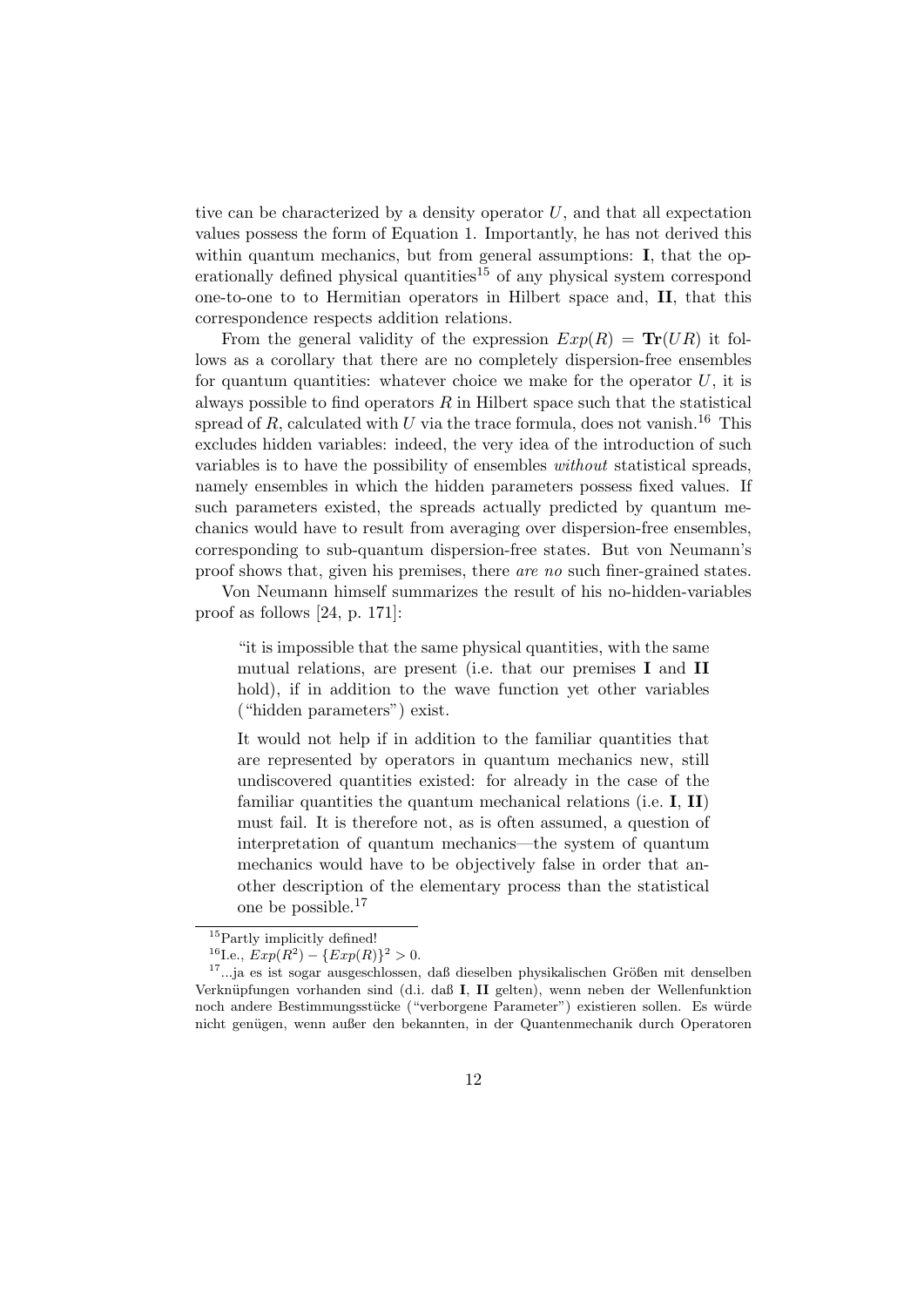Here, again, I and II refer to the assumptions that each physical quantity corresponds to a Hermitian operator in Hilbert space, and that sums of such quantities correspond to the sums of the corresponding operators, respectively. In other words, the proof tells us that the hidden physical properties added to the quantum description in a hidden variables completion of the theory cannot correspond to Hermitian operators in Hilbert space in the way the standard quantum quantities do. If we were to add finer-grained values to the usual quantum quantities (represented by operators), these values would consequently have to violate the functional relations between the operators (in general, they could not accord with II). For example, if we assigned the hidden value  $r$  to the quantity represented by  $R$  in quantum mechanics, the hidden value s to S, and the hidden value t to  $R + S$ , it would generally not be possible to have  $t = r + s$ .

Does von Neumann's proof show that no hidden-variables theories can exist at all? Clearly not.<sup>18</sup> If one grants the possibility that quantum mechanics may be superseded by a theory that can not be formulated in Hilbert space, von Neumann's theorem looses its cogency. Von Neumann has the following to say about this possibility [24, p. 173]:

in the present state of our knowledge everything speaks against this: for the only presently available formal theory that orders and summarizes our experiences in a somewhat satisfactory way, namely quantum mechanics, is in strict logical conflict with it. However, it would be an exaggeration to claim that this is the absolute end of causality: there are certainly gaps in quantum mechanics in its present form, and it may even be that it is false, although the latter is quite improbable in light of its astounding achievements in understanding general problems and in making specific calculations....one can never say of a theory that it has been proved by experience... But even considering all these words of caution we are allowed to say: at this moment there is

repräsentierten, physikalischen Größen noch weitere, bisher unentdeckte, existierten: denn schon bei den erstgenannten, bekannten Größen müßten die von der Quantenmechanik angenommenen Verknüpfungen (d.i. I, II) versagen. Es handelt sich also gar nicht, wie vielfach angenommen wird, um eine Interpretationsfrage der Quantenmechanik, vielmehr müßte dieselbe objektiv falsch sein, damit ein anderes Verhalten der Elementarprozesse als das statistische möglich wird.

<sup>18</sup>One should add that it is even difficult to make sense at all of the claim that sets of empirical data could be impossible to accommodate by any deterministic model whatsoever. As Bertrand Russell already argued in a famous essay of 1913 [19], determinism all by itself is empirically empty. The doctrine of determinism only obtains empirical bite if one specifies in some detail what the deterministic theory should look like.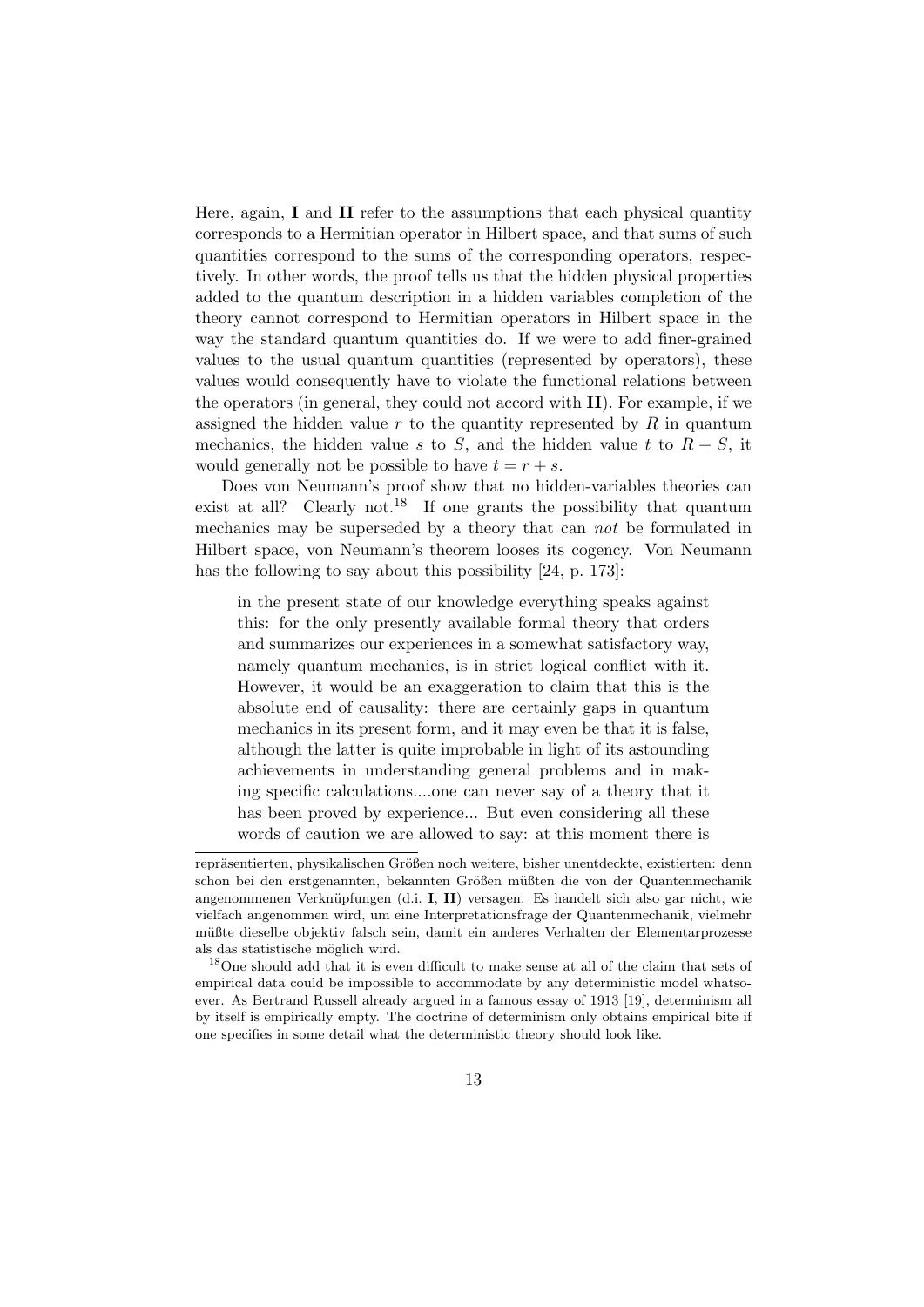no reason and no excuse to keep on talking about causality in nature—for no experience supports its existence, as macroscopic experience is unable to do so as a matter of principle, and the only known theory that is compatible with our experiences concerning elementary processes, quantum mechanics, contradicts it.<sup>19</sup>

So von Neumann's position is that quantum mechanics, given its history of unexpected and astounding achievements, is so well supported that there is no reason to doubt the validity of its core theoretical structure. And from the acceptance of this Hilbert space structure it follows compellingly that "causality" is impossible to implement, in the sense that dispersion-free states cannot be accommodated.

Summing up, in his chapter IV von Neumann has proved that viable hidden-variables theory cannot be Hilbert space theories; such theories must violate the "quantum paradigm". Therefore, hidden values of at least some physical quantities will not obey the same relations as the corresponding quantum observables: as already pointed out above, if two such quantum observables add up to a third one, their hidden values will generally not add up in the same way. Conversely, the physical quantities that were implicitly defined by von Neumann will in a hidden-variables theory generally not correspond to measurement results. To see this, note that the hidden value of the quantity  $\mathbf{R} + \mathbf{S}$  will be given by the sum of the values of **R** and **S**, respectively, also when  $R$  and  $S$  do not commute. If we accept the empirical adequacy of quantum mechanics on the statistical level, this sum value will not be a measurement result (as measurement results are eigenvalues of operators). So experimental outcomes will not reflect all the properties that are actually present in the system, according to the hidden-variable theory:

<sup>19</sup>Hier spricht aber beim heutigen Stande unserer Kenntnisse alles dagegen: denn die einzige zur Zeit vorhandene formale Theorie, die unsere Erfahrungen in halbwegs befriedigender Weise ordnet und zusammenfaßt, das ist die Quantenmechanik, steht mit ihr in zwingendem logischen Widerspruch. Es wäre freilich eine Übertreibung, zu behaupten, daß die Kausalität damit abgetan ist: die Quantenmechanik ist in ihrer heutigen Form gewiß lückenhaft, und es mag sogar sein, daß sie falsch ist, wenngleich dies letztere angesichts ihrer verblüffenden Leistungsfähigkeit beim Verständnis allgemeiner und der Berechnung spezieller Probleme recht unwahrscheinlich ist. ... kann man doch niemals von einer Theorie sagen, sie sei durch die Erfahrung bewiesen... Aber bei Beachtung aller dieser Kautelen dürfen wir doch sagen: es gibt gegenwärtig keinen Anlaß und keine Entschuldigung dafür, von der Kausalität in der Natur zu reden—denn keine Erfahrung stützt ihr Vorhandensein, da die makroskopischen dazu prinzipiell ungeeignet sind, und die einzige bekannte Theorie, die mit unseren Erfahrungen über die Elementarprozesse verträglich ist, die Quantenmechanik, widerspricht ihr.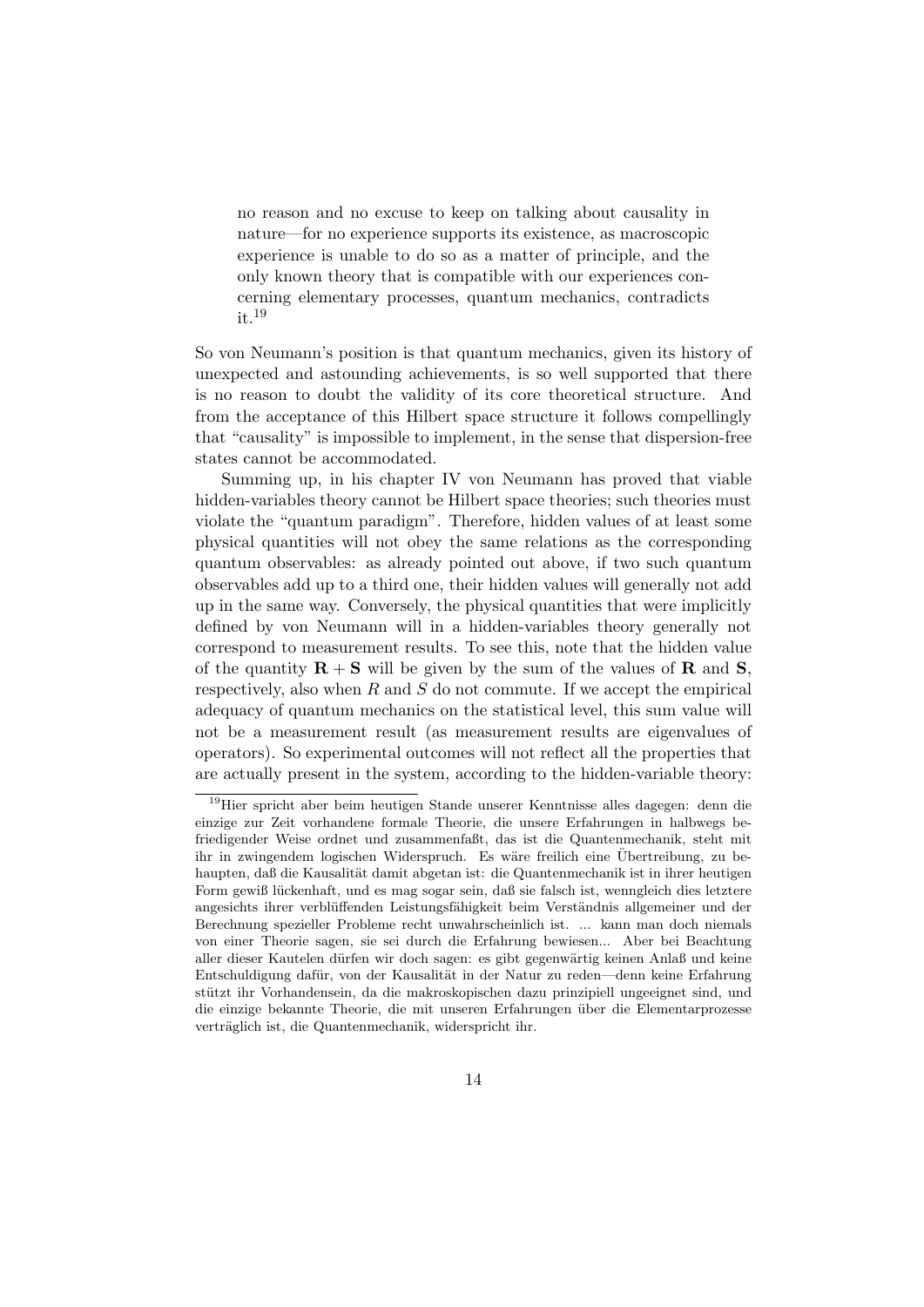measurements will not completely represent the system as it is in itself. This introduces an element of "measurement contextuality" in hidden-variables theories.

#### 4 Comparison with Bell's criticism

In the Introduction of his 1966 paper "On the Problem of Hidden Variables in Quantum Mechanics" [2] John Bell asserts that von Neumann's hiddenvariables argument "leaves the real question untouched". In section III of the same paper Bell summarizes von Neumann's argument, stating that von Neumann's essential assumption is the following: "Any real combination of any two Hermitian operators represents an observable, and the same linear combination of expectation values is the expectation value of the combination" [2, pp. 448–449]. Bell notes that in the case of dispersion-free states the expectation value is equal to the fixed value of the physical quantity in question, and if quantum mechanics is empirically adequate this value should be an eigenvalue of the operator representing the quantity. But then it can be seen immediately that the above assumption cannot be satisfied: the eigenvalue of  $R+S$  is not equal to the eigenvalue of S plus the eigenvalue of R if S and R do not commute—eigenvalues do not combine linearly. Von Neumann's essential assumption is therefore evidently incorrect. The explanation of its failure is in fact only to be expected: "A measurement of a sum of non-commuting observables cannot be made by combining trivially the results of separate observations on the two terms—it requires a quite distinct experiment". To bring this point home Bell gives the example of spin measurements on a spin- $1/2$  particle in the x and y directions; a measurement of  $\sigma_x + \sigma_y$  would in this case be a measurement in a third orientation, which requires a completely different and independent experimental set-up.

Therefore, Bell concludes, von Neumann's assumption is utterly inappropriate for dispersion-free states. Consequently, von Neumann's proof fails to demonstrate what von Neumann himself thought that it demonstrated, which Bell quotes (from the English translation by Beyer [24]) as: "It is therefore not, as is often assumed, a question of reinterpretation of quantum mechanics—the present system of quantum mechanics would have to be objectively false in order that another description of the elementary process than the statistical one be possible".<sup>20</sup> Bell interprets this as the statement

<sup>20</sup>As we shall discuss below, it is very important to place this statement in its proper context. In fact, it is the last sentence of von Neumann's conclusion, which we have quoted in full in the previous section.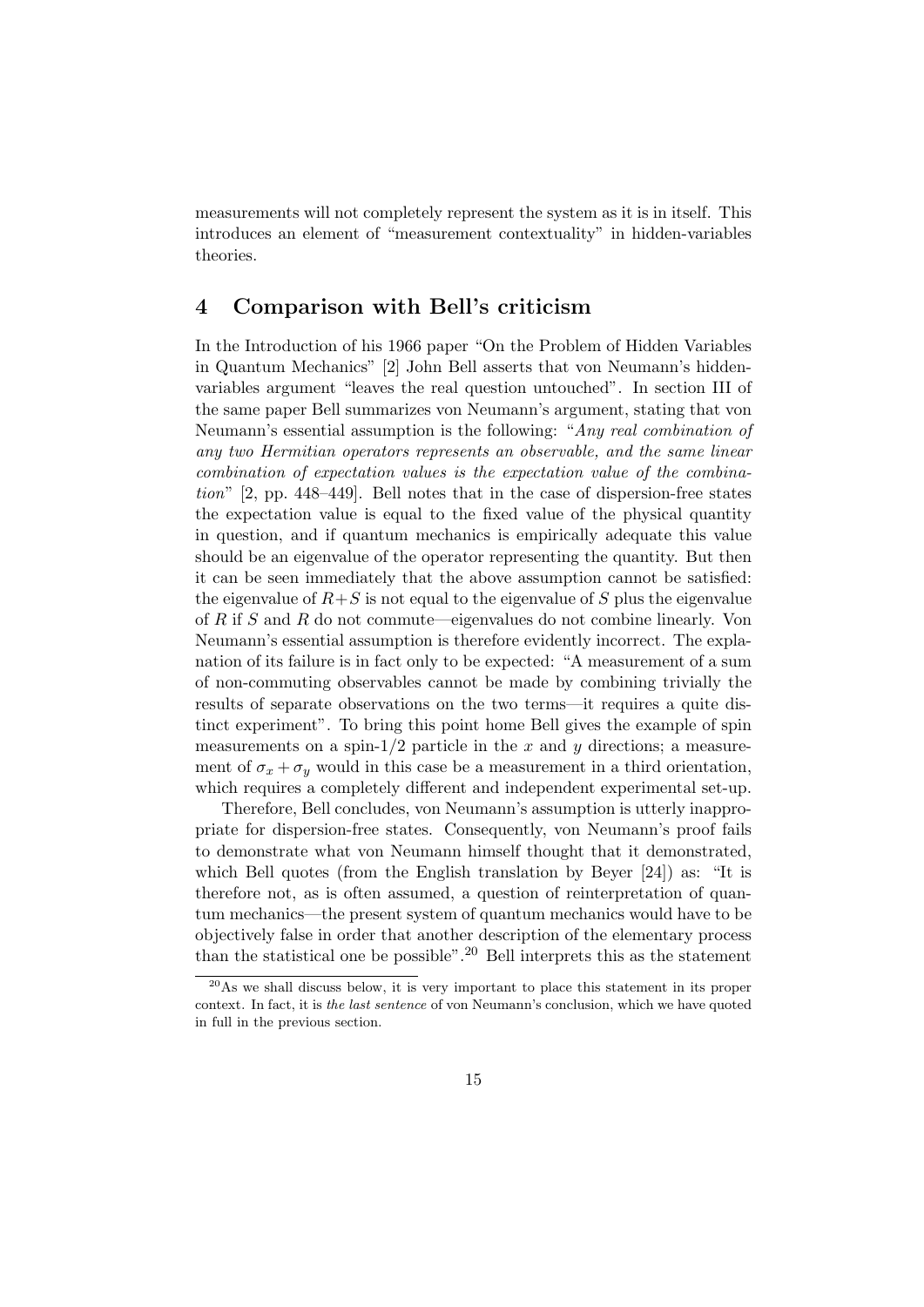that the predictions of quantum mechanics must be wrong if hidden variables exist, and objects that von Neumann has not proved this at all. As he points out, it was not the objective measurable predictions of quantum mechanics that ruled out hidden variables, but it was rather von Neumann's own "arbitrary assumption of a particular (and impossible) relation between the results of incompatible measurements either of which might be made on a given occasion but only one of which can in fact be made" [2, p. 449].

In his paper from 1982 [3] Bell presents his criticism of von Neumann in a more compact form, as follows. He identifies the vital ingredient of the proof as the assumption that for linearly combined operators the measurement results are similarly linearly related. But this cannot possibly hold, for the individual results are eigenvalues, and as an elementary mathematical fact eigenvalues of linearly related operators are not linearly related themselves. So von Neumann's "very general and plausible postulate" is actually absurd [3, p. 994].

As we have seen in the Introduction, in 1988 Bell characterizes the proof as flawed and moreover silly [4].

Bell thus makes two claims: 1. von Neumann's proof is flawed, and 2. the premises of the proof are inappropriate. Concerning 1, Bell clearly does not mean that von Neumann made a mathematical error. Rather, the claim is that von Neumann drew a wrong conclusion; he overstated the significance of his proof. According to Bell, von Neumann thought that he had proved that the empirical predictions of quantum mechanics must be wrong if hidden variables exist—which cannot be right, as demonstrated, for example, by Bohm's theory. The evidence Bell adduces is von Neuman's final concluding statement (already quoted above): "the present system of quantum mechanics would have to be objectively false in order that another description of the elementary process than the statistical one be possible."

But as already noted, this sentence is merely the final part of von Neumann's comment on the significance of his proof (the complete quotation is in the previous section, see note 19 and its translation in the main text). Von Neumann starts by saying that hidden variables will not be representable in the same way as quantities in standard quantum mechanics: assumptions I and II will have to be violated. Hidden variables can therefore not correspond to operators in Hilbert space. It is in this sense that the system of quantum mechanics would be objectively wrong if it were to prove empirically unavoidable to introduce hidden variables: a hidden variables theory must necessarily jettison the core theoretical structure of quantum mechanics (see section 3).

We can therefore conclude that the first arrow of Bell's criticism, that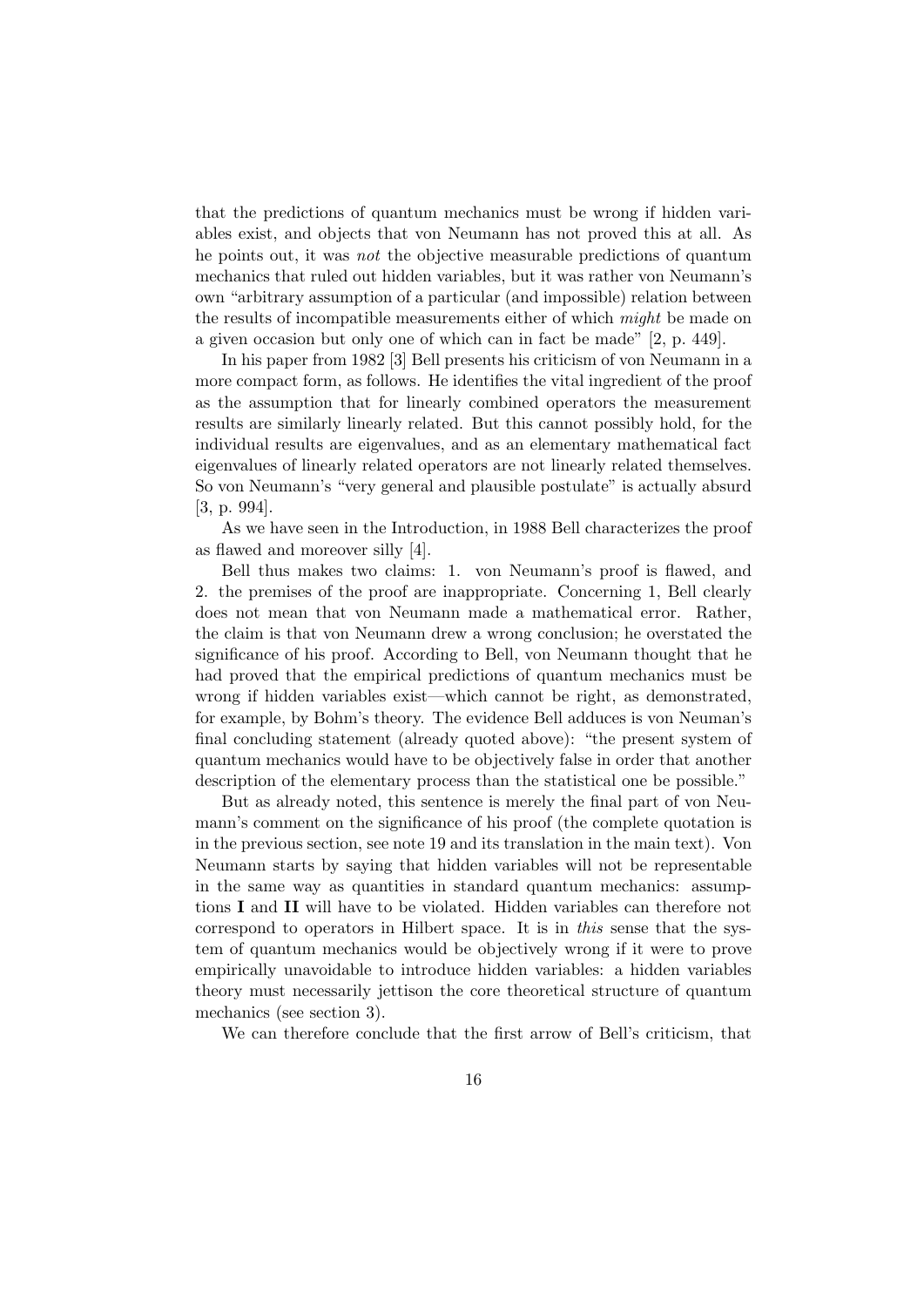the proof is mistaken, is misdirected. Bell has misrepresented and almost certainly misunderstood what von Neumann argued for (some more about this in section 7).

Let us now turn to the second part of Bell's criticism, where he questions von Neumann's assumptions. Apparently, the idea here is that von Neumann's proof proves something, even if this is different from what von Neumann assumed it proved: the proof demonstrates exactly what follows from its premises. But, Bell argues, we do not need to be impressed by this objective content, because these premises are irrelevant. This is illustrated by the already-mentioned argument about eigenvalues: for dispersionfree states with hidden-variables values that equal the eigenvalues of noncommuting observables it is utterly evident that von Neumann's premises cannot hold.

A notable aspect of this criticism is that it does not identify any formal mistake. Indeed, as shown by von Neumann and discussed in section 3, his assumptions exclude hidden-variable theories in which quantities  $\mathbf{R}, \mathbf{S},$  and  $\mathbf{R} + \mathbf{S}$ , represented in quantum mechanics by operators R, S and  $R + S$ , possess expectation values (and therefore in the case of dispersion-free ensembles simply values) related as r, s and  $r + s$ , respectively. Remember that von Neumann was able to prove this quite generally, without assuming anything detailed about quantum mechanics—in particular, he did not assume that the hidden variables equal the eigenvalues of quantum operators. Now Bell objects, via an example, that if we want to construct a hidden-variable theory in which the quantities represented by operators  $R$ , S and  $R + S$  possess hidden values equaling the respective eigenvalues, this cannot always be done if we require that the value of  $R+S$  must equal  $r+s$ . But this is just one particular illustration of what von Neumann proves in general.

To be fair, Bell's example is not meant as a literal counterexample to von Neumann's assumptions, but rather as a rhetorical device showing their irrelevance: one should not seriously expect von Neumann's premises to hold for any viable hidden-variables scheme anyway. Indeed, so the argument apparently goes, if one knows even only a bit about quantum mechanics, it is obvious that hidden-variables theories satisfying von Neumann's assumptions cannot exist. So the right conclusion of the proof (instead of von Neumann's own erroneous interpretation of it—according to Bell, that is) is trivial and does not add anything to what we already knew.

At the basis of this triviality argument is Bell's quick summary of von Neumann's premises in the form: "Any real combination of any two Hermitian operators represents an observable, and the same linear combination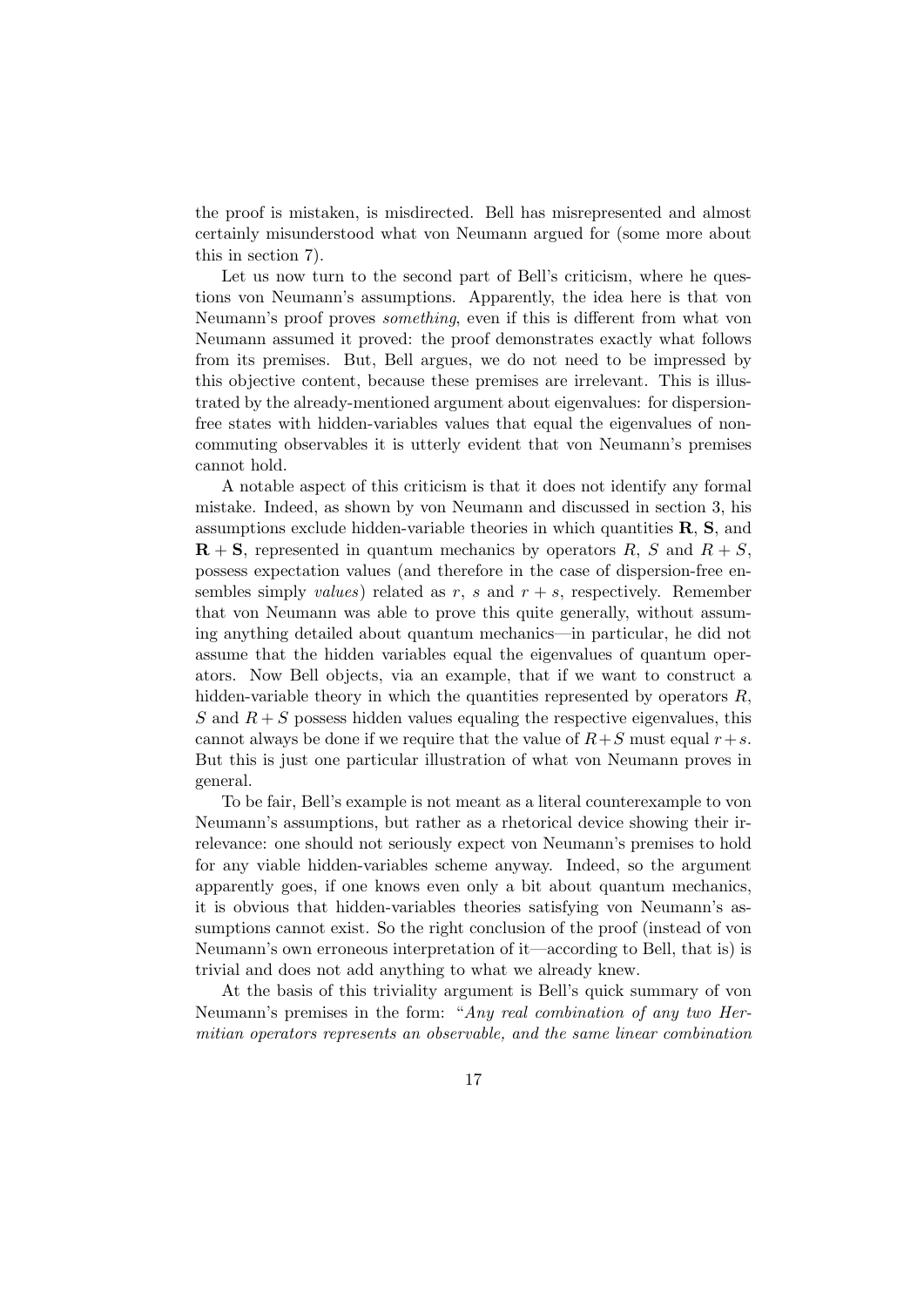of expectation values is the expectation value of the combination"  $[2, pp.$ 448–449]. But here Bell misses a vital part of von Neumann's reasoning. As we have seen in section 3, von Neumann starts his argument by discussing physical quantities independently of quantum theory and independently of their mathematical representation. He defines linear combinations of these quantities such that their expectation values per definition satisfy the same linear relations as the quantities themselves (cf.  $[8]$ ). So for physical quantities the statement that expectation values preserve linear relations is not an assumption, but an analytic truth. Now, differently from what Bell suggests in his 1966 paper, von Neumann takes into account that quantities may fail to be co-measurable and is aware that this casts doubt on the meaning of sums of such quantities—as we have seen in section 3, he draws attention to this complication repeatedly. This difficulty is precisely the reason why he defines the sum of two non-jointly measurable quantities in an implicit way, thus securing the additivity of their expectation values. So it is false to claim that linear relations between physical quantities, as defined by von Neumann, cannot hold generally also between their expectation values and measurement values.

What von Neumann does assume *(this* is his real assumption) is that in a quantum theory the thus-defined linearly related physical quantities should be bijectively associated with linear operators in a Hilbert space. From this assumption follows the standard quantum mechanical expression for expectation values (equation 1) and the non-existence of dispersion-free ensembles. But it also follows that if there are dispersion-free ensembles, in some hidden-variables theory, not all physical quantities of the system—as defined by von Neumann!—can correspond to operators in Hilbert space. Because Bell overlooks von Neumann's independent definition of physical quantities, he misses this part of the argument.

For the case of Bell's spin example this means that the von Neumann physical quantity defined as  $s_x + s_y$ , i.e. the quantity that in a hiddenvariables scheme possesses the value that is simply the sum of the values of  $\mathbf{s}_x$  and  $\mathbf{s}_y$ , cannot be represented by the operator  $\sigma_x + \sigma_y$ . The value of  $\mathbf{s}_x + \mathbf{s}_y$ must remain hidden in measurements (assuming the empirical adequacy of quantum mechanics, so that all measurement results are eigenvalues of spin operators).

Because Bell misses von Neumann's independent definition of linear combinations of physical quantities, he misconstrues the premises of von Neumann's proof. He incorrectly interprets them as a requirement imposed on the expectation values of physical quantities that are defined via their representation by operators in standard quantum mechanics. His trivial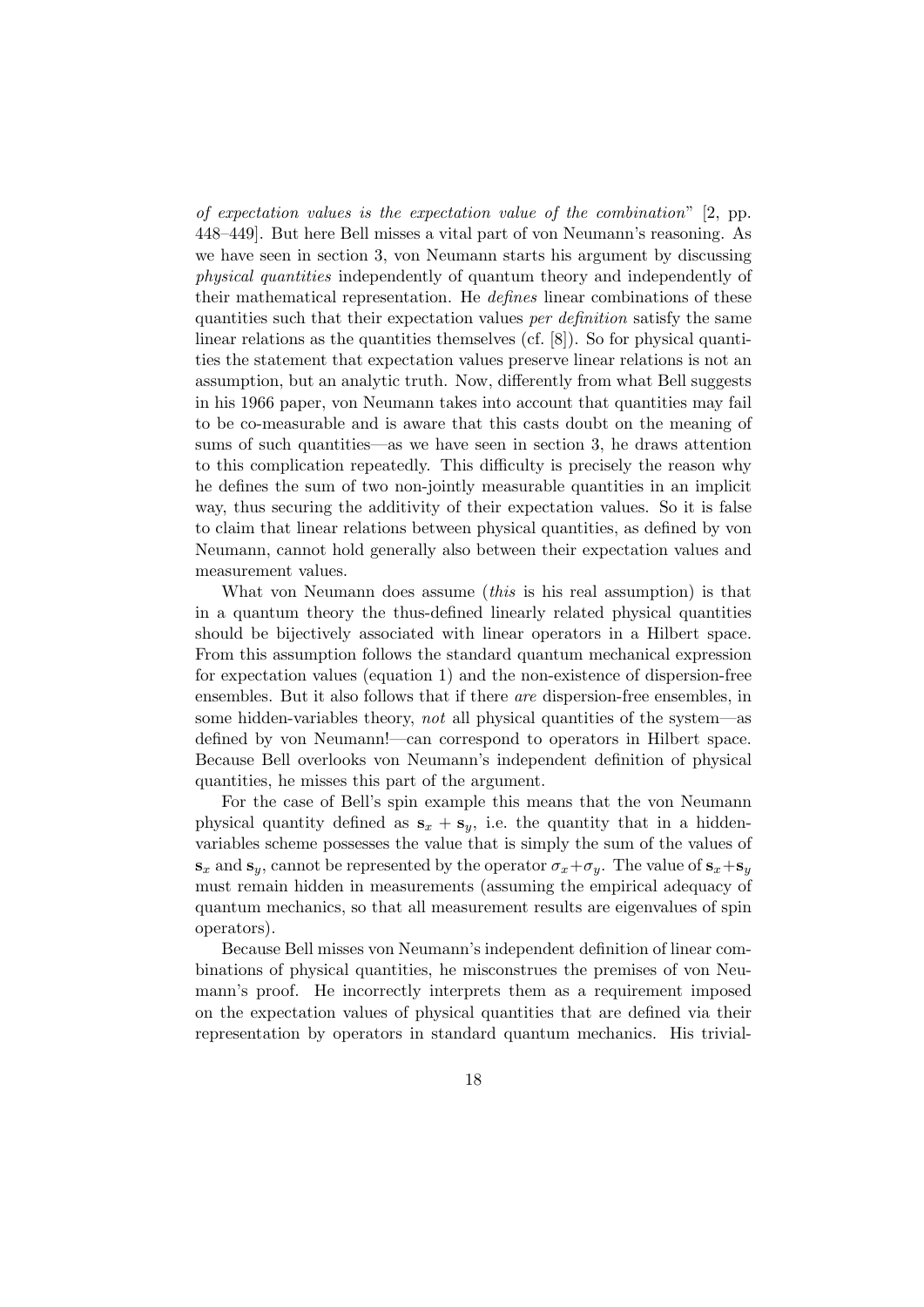ity objection boils down to the observation that it is easy to see that this requirement cannot be imposed anyway. By contrast, there is nothing obviously wrong or impossible when we follow von Neumann's own reasoning. If von Neumann's premises are formulated as von Neumann himself stated them, there is no triviality in his proof.

#### 5 Grete Hermann's criticism of von Neumann

In 1933, a year after the publication of von Neumann's book, Grete Hermann wrote a paper "Determinism and Quantum Mechanics" ("Determinismus und Quantenmechanik") [12].<sup>21</sup> In this paper Hermann addresses the question of whether quantum mechanics can be said to disprove determinism. Her interest in this question comes from her sympathy for neo-Kantianism, according to which the "law of causality" must be a priori valid if scientific knowledge is to be possible. Accordingly, she sets out to show that even if quantum mechanics were to prove completely right also in the future, this still would not constitute a refutation of the law of causality. Not surprisingly then, she takes exception to von Neumann's argument that the formalism of quantum mechanics contradicts a perfectly causal description of natural processes and devotes a section of her paper to a critical discussion of the 1932 proof.

In this section of "Determinism and Quantum Mechanics", after mentioning von Neumann's assumptions I and II, Hermann comes to the now familiar point of the definition of sums of quantities that are not jointly measurable and the calculation of their expectation values. She writes [9, p. 250]:

However, this definition (i.e. taking the ordinary sum) fails for quantum mechanical quantities that have non-commuting operators, because these quantities are not 'simultaneously measurable' on one and the same physical state. The sum  $\mathbf{R} + \mathbf{S}$  in this case can be defined only indirectly as the quantity corresponding to the sum  $R+S$  of the operators belonging to **R** and **S**. As Neumann shows in an instructive example, the eigenvalues of  $R + S$ in no way need to be the sums of those of  $R$  and  $S$ ; this, however, would be necessary to ensure that the proof of condition b (i.e. the 'condition' that linear combinations of quantities have

 $21$ The paper remained unknown and unpublished until very recently. Hermann sent a copy to Dirac, in whose archive it was retrieved [9, Ch. 8]. An English translation has now been published in [9, Ch. 14].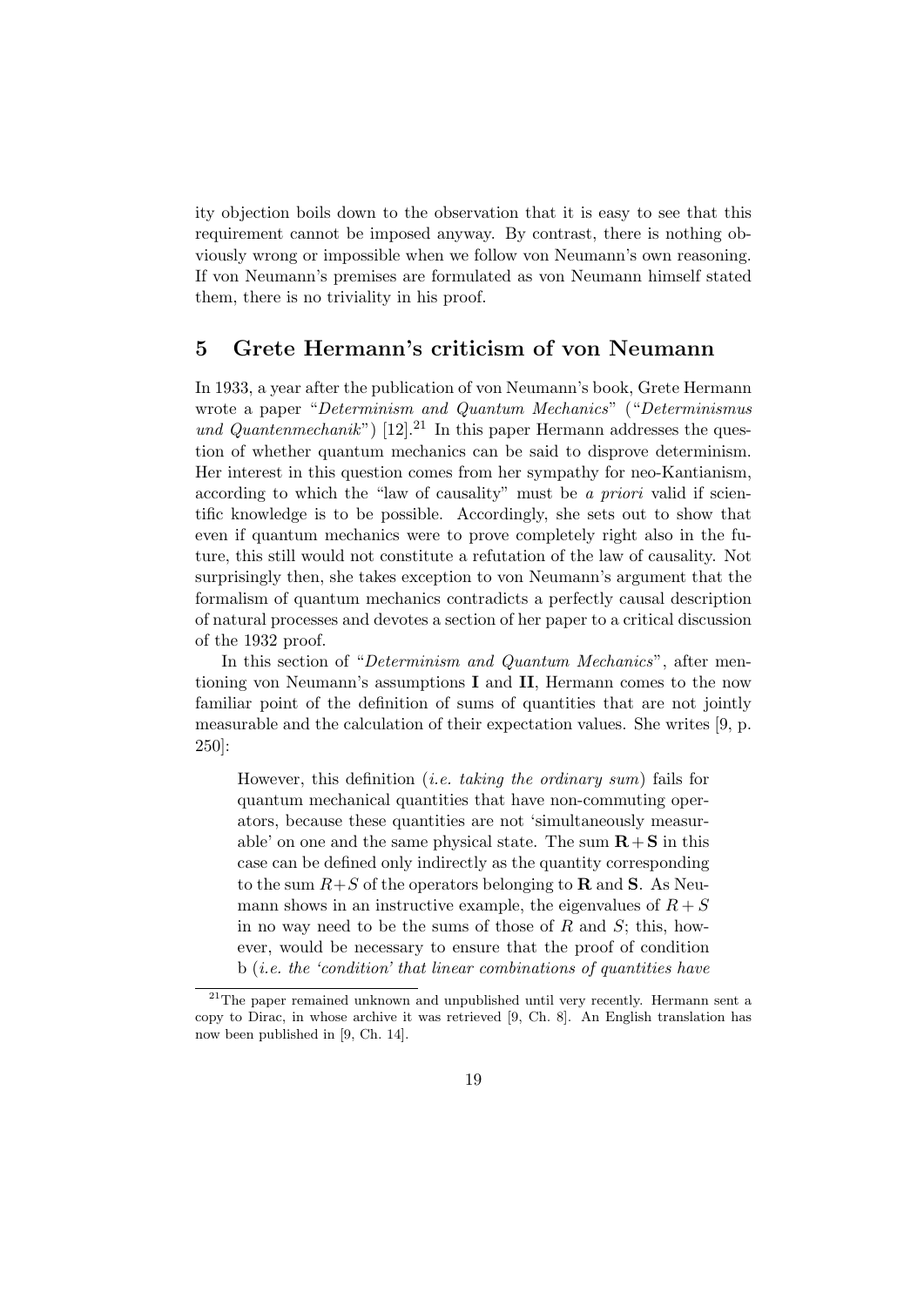expectation values that are the same linear combinations) for expectation value functions could be carried over from the classical theory. Neumann thus needs another proof for quantum mechanics. He finds it in the following consideration: in the formalism of quantum mechanics, the expectation value of a quantity  $\bf{R}$  in the state  $[\varphi]$  is given by the symbol  $(R\varphi, \varphi)$ , where R is the operator belonging to **R**. Since  $((R + S)\varphi, \varphi) = (R\varphi, \varphi) + (S\varphi, \varphi)$ holds for this symbol, the expectation value of a sum is indeed equal to the sum of the expectation values.

She then comments that the latter consideration is only convincing if one already assumes that the quantum state is the only determining factor in the calculation of expectation values; that is, that as yet to be discovered new traits (i.e. hidden variables) can play no role. As she says: "Indeed, for ensembles of physical systems agreeing with one another besides in the wave function also in terms of such a newly discovered trait, it has not been shown that the expectation value function has the form  $(R\varphi, \varphi)$  [9, p. 251]". Hermann concludes:

Therefore, in terms of the predictability of measurement results we have the following: as Neumann's proof shows, a physicist who only knows a given system by its Schrödinger function (*i.e.*  $\varphi$ ) is bound to limits conforming to the Heisenberg relations in predicting measurement results. More is not proven.

Whoever wants to extract more from Neumann's proof must already assume that  $(R\varphi, \varphi)$  represents the average value for the eigenvalue measurements of  **for any ensemble whose elements,** besides with respect to  $\varphi$ , agree with one another also with respect to arbitrary further conditions. But that all these ensembles have the same average values is an assumption justified neither by previous experience nor by the hitherto confirmed theory of quantum mechanics. Without it, the proof of indeterminism collapses.

Hermann thus accuses von Neumann of a petitio in his proof: she claims that he assumes the irrelevance of hidden variables for expectation values, in order to demonstrate that expectation values remain the same even if one adds hidden variables.

At first sight, Hermann's criticism may seem virtually identical to Bell's objection, as it also centres on the question of whether expectation values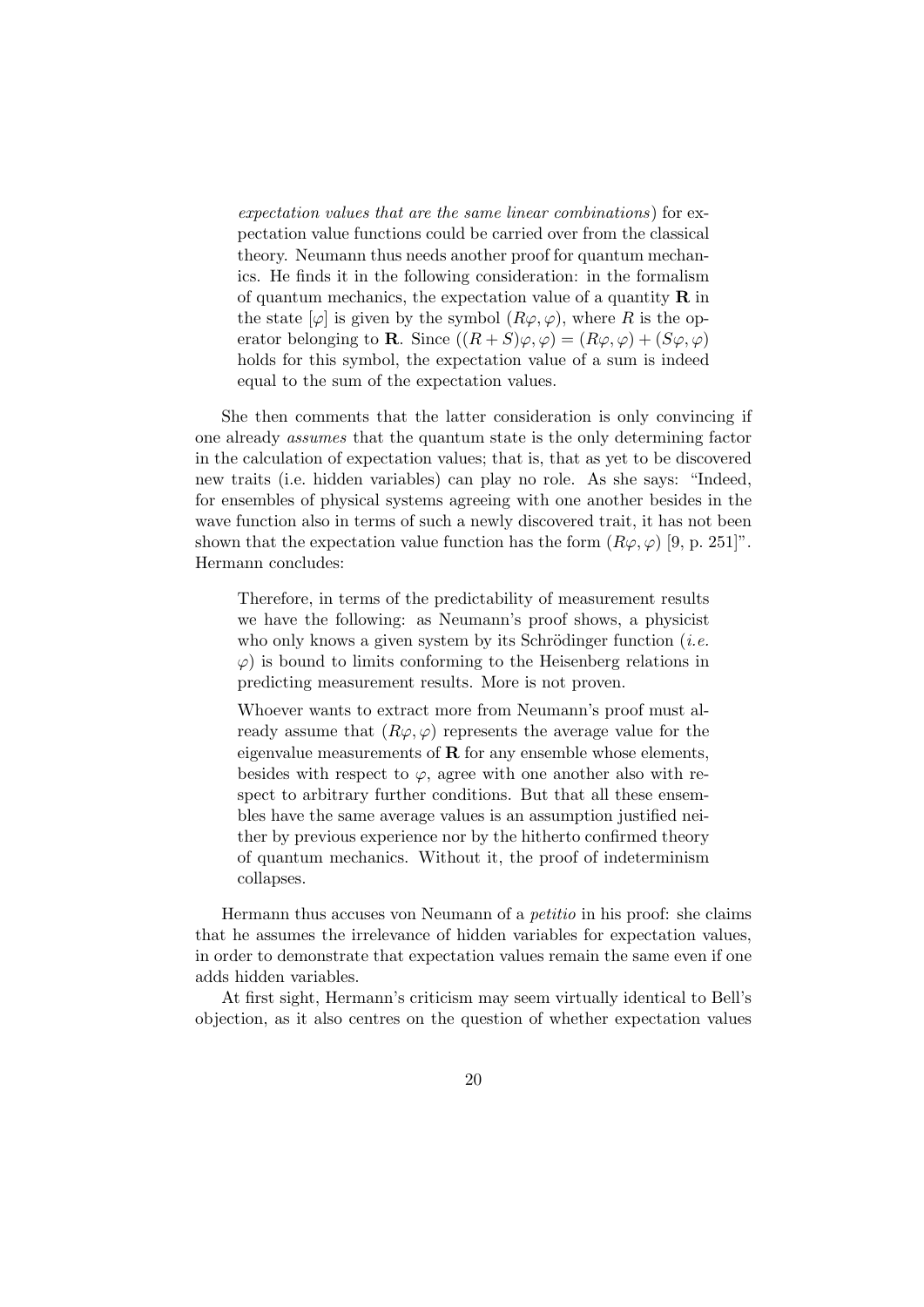may be added in the case of sums of quantities that are not co-measurable.<sup>22</sup> But on closer inspection there is a major difference. As discussed in section 4, Bell suggested that von Neumann had not realized that eigenvalues fail to combine linearly and had therefore been seduced into accepting a postulate (the additivity postulate for expectation values) that he would never have taken seriously otherwise. By contrast, Hermann observes that von Neumann himself shows, via an instructive example, that eigenvalues of  $R + S$ in no way need to be sums of eigenvalues of  $R$  and  $S^{23}$ . In direct opposition to Bell's reasoning, Hermann contends that it was his very awareness of this fact that made it clear to von Neumann that he needed a proof of the additivity of expectation values for the case of quantities that are not simultaneously measurable. According to Hermann, for this proof von Neumann resorted to the fact that in quantum mechanics additivity holds generally, even in the case of non-commuting operators. This then leads to a petitio principii, says Hermann: features that are unique to quantum mechanics are picked out to argue that only quantum mechanics possesses them.

Hermann is certainly right when she observes that von Neumann did not make the eigenvalues mistake imputed to him by Bell. But the rest of her reconstruction of von Neumann's argumentative strategy does not find support in von Neumann's text. As we have seen, von Neumann defines  $\mathbf{R} + \mathbf{S}$  implicitly, in such a way that by definition it is true that  $Exp(\mathbf{R} + \mathbf{S}) = Exp(\mathbf{R}) + Exp(\mathbf{S})$ . He gives this definition without invoking the quantum mechanics formalism, and only later makes the "quantum assumption" that all (already defined) physical quantities correspond in a one-to-one fashion to operators in Hilbert space. So Hermann's statement (see the above quotation) that according to von Neumann  $\mathbf{R} + \mathbf{S}$  "can be defined only indirectly as the quantity corresponding to the sum  $R + S$  of the operators belonging to  $\bf{R}$  and  $\bf{S}$ " is simply false; it betrays a misunderstanding of how von Neumann sets up his argument. Indeed, there is no

 $22$ Jammer comments [16, p. 274]: "It is remarkable that Hermann's criticism touched precisely on one of the weakest points in the proof, the additivity postulate." Seevinck [20, p. 122]: "Hermann concluded, as would Bell, that von Neumann ruled out the existence of dispersion-free states by requiring without further justification the additivity rule also at the level of hidden variables." As we have seen, Mermin [17] contends that John Bell rediscovered Grete Hermann's objection.

<sup>&</sup>lt;sup>23</sup>Wie Neumann an einem aufschlussreichen Beispiel zeigt, brauchen die Eigenwerte von  $R + S$  sich keineswegs aus denen von R und S zusammensetzen zu lassen [12, p. 19]. The example referred to here must be the one of note 164 in the Grundlagen, in which von Neumann comments that the total energy, which is the sum of kinetic and potential energy, cannot be computed from these two components separately. In his 1927 paper [23], which already contains the no-hidden-variables proof, there is a similar example.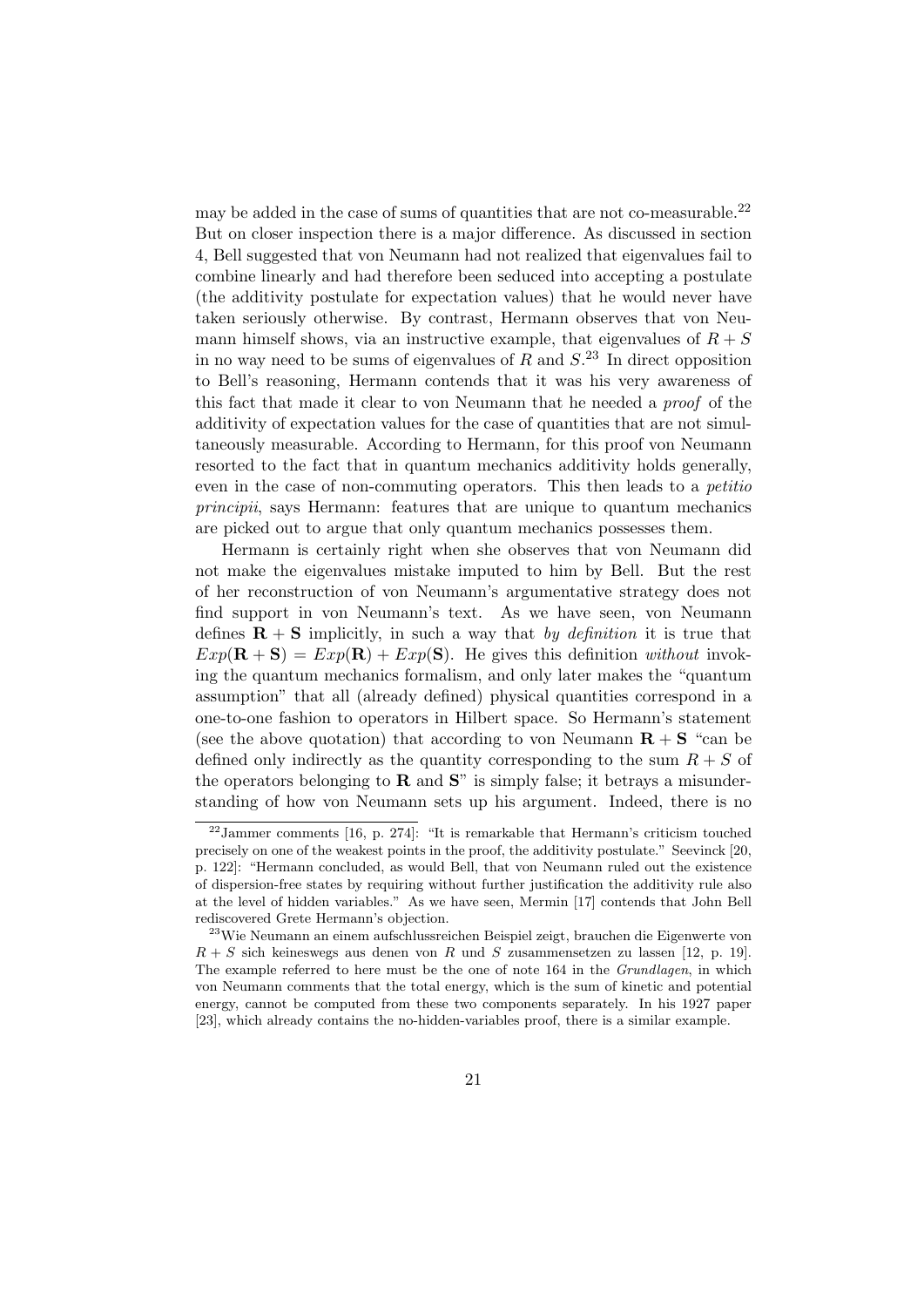need at all for von Neumann to worry about a proof for the additivity of the expectation values of physical quantities, since this is not an assumption but something that follows analytically from his definitions.

That von Neumann felt that he needed a proof for the "additivity assumption" and subsequently attempted to provide this proof in several steps is therefore—strangely enough—a fabrication. Apparently, Hermann's mistaken reconstruction of von Neumann's argument is due to her overlooking von Neumann's use of implicit definitions.<sup>24</sup>

Hermann did not publish her 1933 manuscript, and her letter to Dirac appears to have remained unanswered. There is some indirect evidence that the manuscript was read by Bohr, von Weizsäcker and Heisenberg, and that they even thought of preparing a joint response—Heisenberg is reported as reacting by saying "In substance, she is certainly wrong" [9, p. 127]. But no direct evidence of any response is known. However, in 1935 Hermann published a small treatise entitled The Natural-Philosophical Foundations of Quantum Mechanics<sup>25</sup> [13] in which she took over most of her earlier criticism of von Neumann's proof—although there are also some interesting differences, as we shall see.

In her 1935 treatise, as in her 1933 manuscript, Hermann reviews and criticizes several quantum-based arguments for indeterminism. In her chapter 7, about von Neumann, Hermann states [9, pp. 208–209]:

For the expectation value function  $Exp(R)$  thus defined by means of an ensemble of physical systems, which assigns a number to every physical quantity, Neumann assumes that  $Exp(R + S)$  =  $Exp(\mathbf{R}) + Exp(\mathbf{S})$ . In words: the expectation value of a sum of physical quantities is equal to the sum of the expectation values of the two quantities. Neumann's proof stands or falls with this assumption.

For classical physics this assumption is trivial. So, too, it is for those quantum mechanical features that do not mutually limit each others measurability, thus between which there are no uncertainty relations. Because for two such quantities, the value of their sum is nothing other than the sum of the values that each of them separately takes, from which follows immediately the same relation for the mean values of these magnitudes. The

<sup>24</sup>Remarkably, it seems that commentators have without exception accepted Hermann's account as an accurate description of von Neumann's argument; even though nothing can be found in von Neumann's text about the need for a proof of additivity.

 $^{25}$ Die naturphilosophischen Grundlagen der Quantenmechanik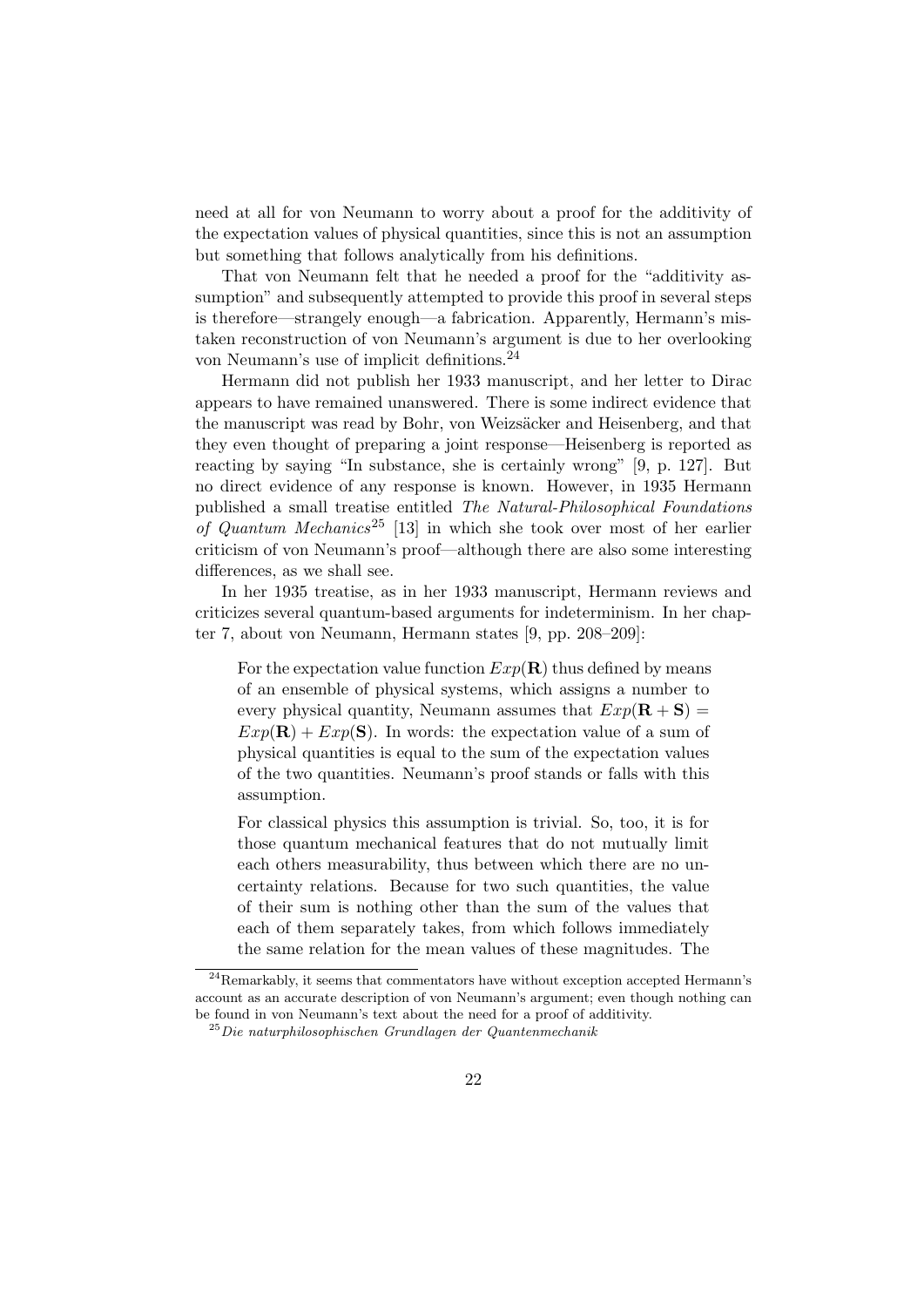relation is, however, not self-evident for quantum mechanical quantities between which uncertainty relations hold, and in fact for the reason that the sum of two such quantities is not immediately defined at all: since a sharp measurement of one of them excludes that of the other, so that the two quantities cannot simultaneously assume sharp values, the usual definition of the sum of two quantities is not applicable. Only by the detour over certain mathematical operators assigned to these quantities does the formalism introduce the concept of a sum also for such quantities. However, for the so-defined concept of the sum of two quantities that are not simultaneously measurable, the formula given above requires a proof. Neumann carries it out in two steps: since each ensemble of physical systems can be decomposed into sub-ensembles whose elements agree with each other in terms of their wave functions, then it follows, first, that the theorem in question needs to be proved only for ensembles whose elements satisfy the condition of equal wave functions. But for these ensembles Neumann relies on the fact that, in the context of the formalism, the rule  $((R+S)\varphi, \varphi) = (R\varphi, \varphi) + (S\varphi, \varphi)$  holds for the symbol  $(R\varphi, \varphi)$ , which represents a number and is interpreted as the expectation value of the quantity  $\bf{R}$  in the state  $\varphi$ . (Here R and S are the mathematical operators assigned to the quantities **R** and **S**;  $\varphi$  specifies the wave function of the systems under consideration.) From this rule Neumann concludes that for ensembles of systems with equal wave functions, and therefore for all ensembles generally, the addition theorem for expectation values holds also for quantities that are not simultaneously measurable.

There are the same inaccuracies here as in the 1933 manuscript: 1. the additivity of the expectation values of physical quantities is represented as a substantive assumption made by von Neumann, whereas it is in fact a tautology; 2. it is suggested that von Neumann recognizes that he needs a proof for this assumption and attempts to gives this proof in two steps (being unaware that he is committing the fallacy of a petitio while doing so). Unsurprisingly, Hermann's verdict is the same as before, as already indicated by the title of chapter 8 of her treatise, "The Circle in Neumann's Proof".

However, compared to the 1933 text, Hermann's 1935 recapitulation of von Neumann's argument stays closer to von Neuman's original. In particu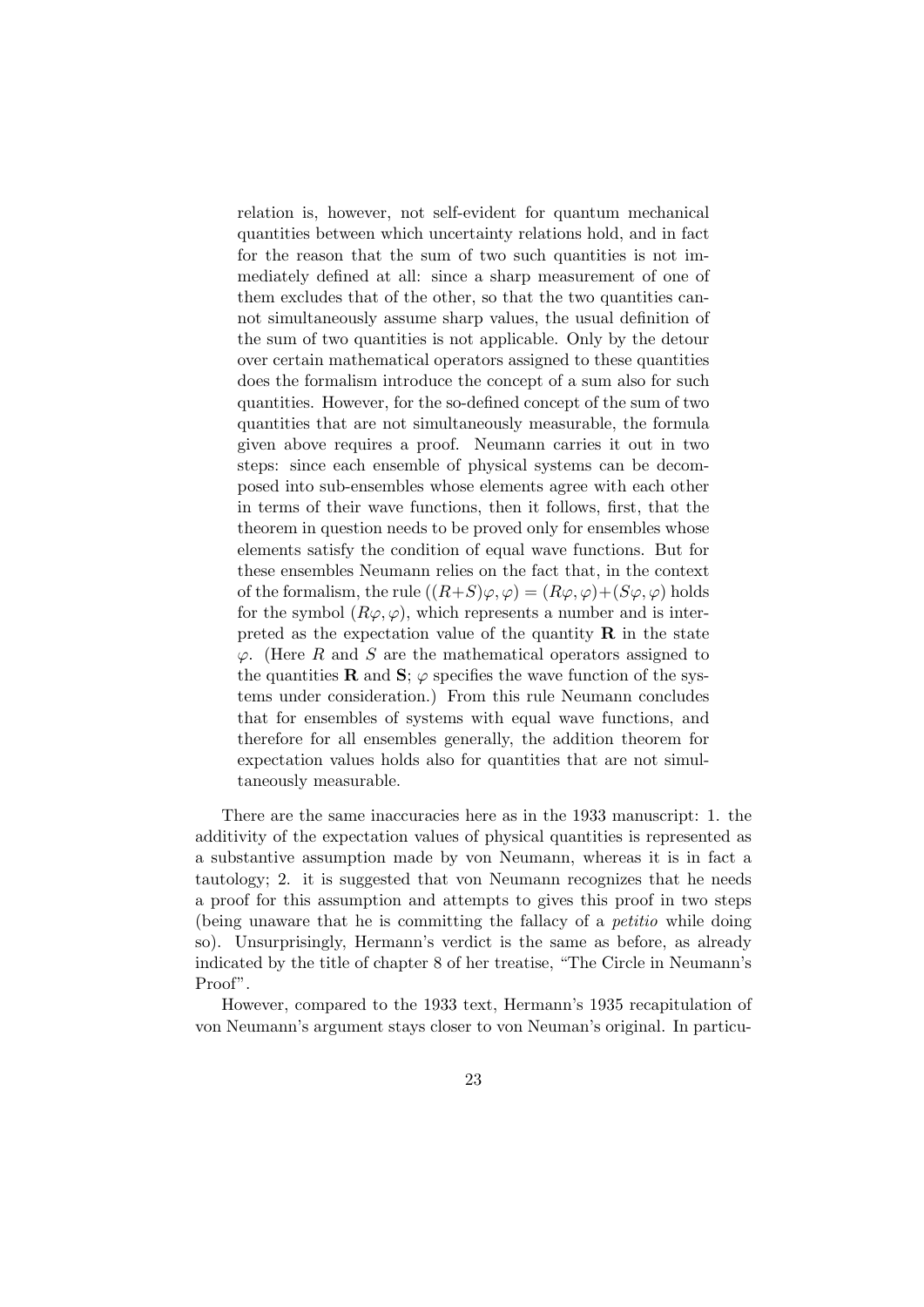lar, it is clear that in the just-given quotation Hermann recognizes that "von Neumann's additivity assumption" is not formulated in terms of operators, but in terms of *physical quantities*—even if she fails to notice the role of implicit definitions of such quantities. Related to this, in the above quotation Hermann seems to be more sensitive to the general line of von Neumann's proof, in which the essential step is the hypothesis that in quantum theories physical quantities should be represented by Hermitian operators. This is confirmed by what she writes after concluding that the proof is circular [9, p. 269]:

On the other hand, from the standpoint of Neumann's calculus one can argue against this, that it is an axiomatic requirement that all physical quantities are uniquely associated with certain Hermitian operators in a Hilbert space, and that through the discovery of new features invalidating the present limits of predictability, this association would inevitably be broken.

This is exactly right! Von Neumann's proof does not rule out hidden variables in general, but shows that in hidden-variables theories the link between physical quantities and operators must be broken. Von Neumann concluded (as quoted in section 3), that this implies that there presently is no reason to think that causality will be restored—the Hilbert space formalism is very well supported. But there is always the possibility that future data will necessitate drastic revisions. A mathematical proof that no more complete theory than quantum mechanics will ever be possible cannot exist.<sup>26</sup> Now compare this with Hermann's final conclusion of her chapter 8 [9, p. 270]:

By this consideration *(i.e. the previous quote)*, however, the crucial physical question of whether the progress of physical research can attain more precise predictions than are possible today, cannot be twisted into the impossibly equivalent mathematical question of whether such a development would be representable solely in terms of the quantum mechanical operator calculus. There would need to be a compelling physical reason, that not only the physical data known to date, but also all the results of research still to be expected in the future are related to each other according to the axioms of this formalism. But how should one find such a reason? The fact that the formalism has so far proven itself,

 $^{26}\rm{See}$  also footnote 18.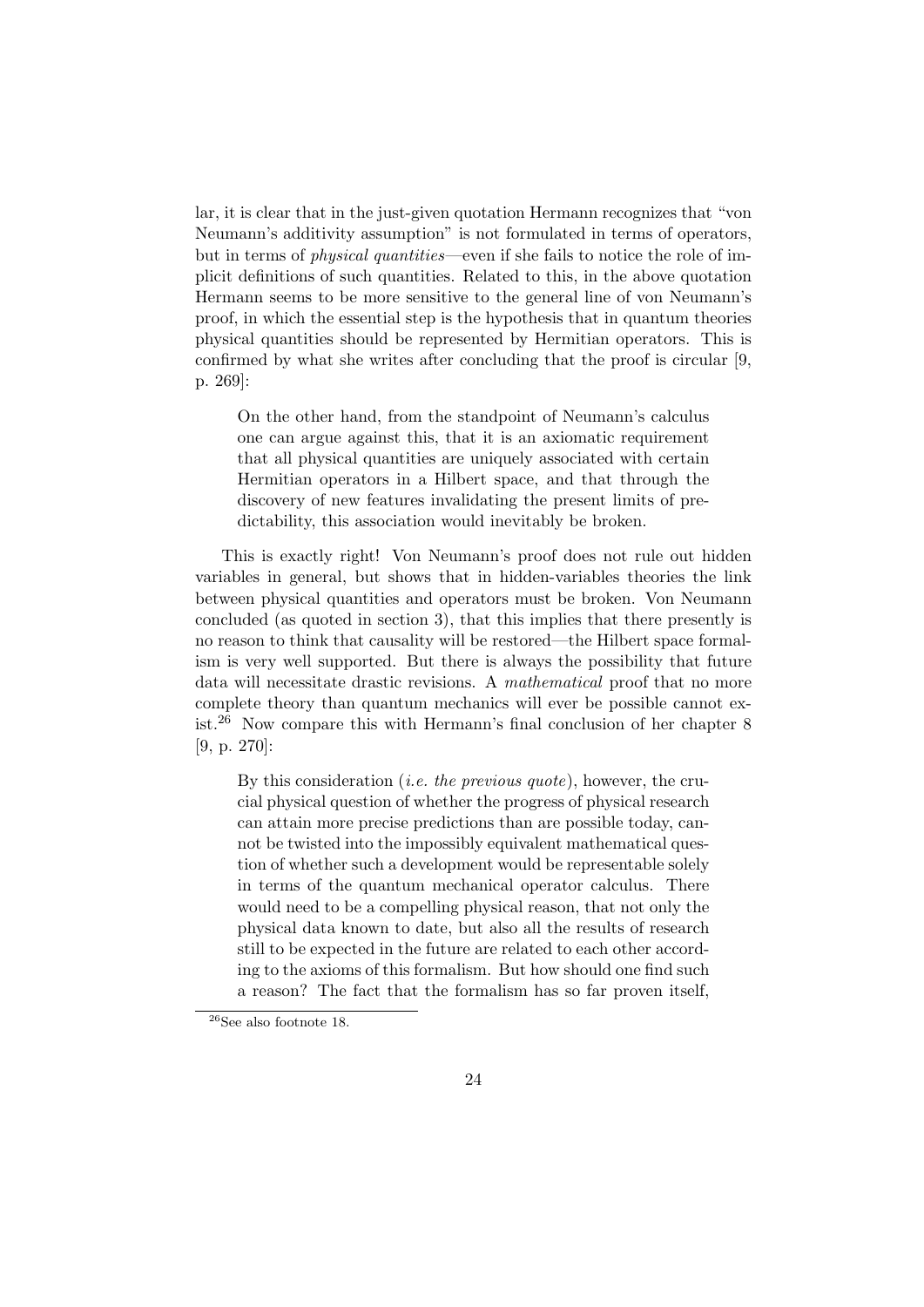so that one is justified in seeing in it the appropriate mathematical description of known natural connections, does not mean that the as yet undiscovered natural law connections should also have the same mathematical structure.

This boils down to saying that the question of the adequacy of the Hilbert space formalism for the representation of physical reality is a physical rather than a mathematical issue. To attain certainty about this adequacy, also for the future, one should already know the outcomes of all future experiments. But this is impossible. So neither physics nor mathematics can rule out the existence of hidden variables—future experience might make their introduction unavoidable.

Remarkably, in their final assessments of the situation Hermann and von Neumann substantially agree—even though Hermann is unaware of this. Both think that hidden variables have only been excluded to the extent that they could fit in the Hilbert space formalism, and that it is an empirical question whether this means that they will never be needed. They differ in the way they formulate this conclusion: von Neumann maintains that given what we know about the remarkable history of quantum mechanics and its astounding successes, and the logical conflict between the structure of quantum mechanics and hidden variables, we have no good reasons to believe in a return of causality. Hermann, by contrast, emphasizes that it is impossible for physics, and even more so for mathematics, to prove that such a return will never happen.

At this stage we might expect Grete Hermann to start a plea for hidden variables research. But her argument takes a different turn: she contends that in spite of the possibility that future experiments will lead to a restoration of determinism, there is no need to be dissatisfied with quantum mechanics as it is, since it already fulfils all requirements imposed by the law of causality. Therefore, even a neo-Kantian who considers causality as a necessary precondition of scientific knowledge may rest content. Hermann argues that in spite of the theory's indeterminism, quantum mechanics is causally complete because it specifies all factors that determine a measurement outcome.

This conclusion hinges on the analysis Hermann gives of determinism and causality. Of course, she acknowledges that quantum mechanics cannot predict all results of measurements with certainty. But, she says, one should distinguish between predictability and causal determination. Indeed, once a measurement has taken place, she argues, one can tell a causal story about how that result has come into being, even if no such causal account was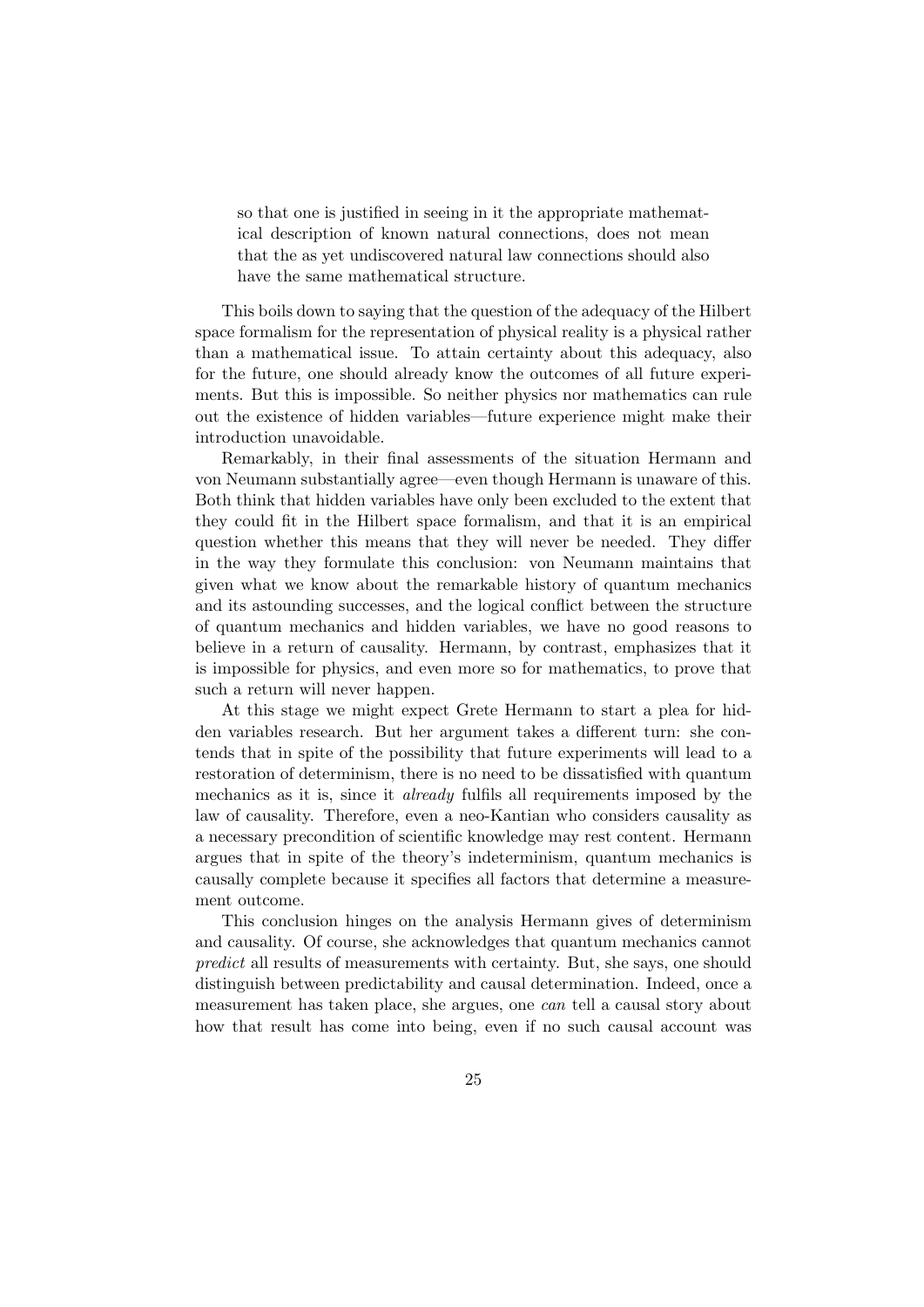available beforehand. The key is that measurements disturb the quantum states of objects, so that quantities that did not have definite values before the measurement may have acquired such definite values when the measurement has ended. For example, an electron may be in a state without definite position, so that we are not able to predict what the outcome of a position measurement will be. But once a measurement has been performed, the electron does possess a well-defined position<sup>27</sup> and this makes it possible to construct with hindsight a path that it has followed.<sup>28</sup>

Hermann's 1935 essay appeared in a relatively unknown philosophical series of neo-Kantian signature (Abhandlungen der Friesschen Schule) and this is probably the reason that in the same year she published a 4-page summary of her argument in the well-known science journal Die Naturwissenschaften [14]. In this summary Hermann does not mention von Neumann and his proof at all, but takes it for granted that one can never completely rule out the existence of hidden parameters that in one way or another lift the quantum indeterminism: "Whoever simply denies the possibility of such parameters, comes into conflict with the principle that experience is open."<sup>29</sup> Therefore, she says, there can only be one conclusive ground to abandon as fundamentally fruitless the search for causes of an observed event: that one already knows these causes.<sup>30</sup> As we have seen a moment ago, according to Hermann this is exactly the situation that obtains in quantum mechanics. Even if an event was not predictable by quantum theory, it is possible to identify its necessary causes a posteriori. Hermann concludes that "it would therefore be futile to look for new physical parameters that have escaped discovery until now and that would be the causes of the event."<sup>31</sup>

To sum up, in her 1933 manuscript Grete Hermann criticizes von Neumann for smuggling in the premise that only statistical collectives completely characterized by quantum mechanics need to be considered and for essentially proving on this basis that quantum mechanical predictions result. In

 $27$ In the ideal case that the electron has not been absorbed and not further disturbed.

<sup>&</sup>lt;sup>28</sup>It seems probable that discussions with Heisenberg and other Copenhagen proponents convinced Hermann of the philosophical irreproachability of quantum mechanics even for a neo-Kantian; she refers to Bohr's principle of correspondence as the main inspiration for her solution of the causality problem.

<sup>&</sup>lt;sup>29</sup>Wer die Möglichkeit solcher Merkmale slechthin leugnet, gerät in Konflikt mit dem Satz von der Unabgeschlossenheit der Erfahrung.

<sup>30</sup>Somit kann es nur einen einzigen hinreichenden Grund geben, das weitere Suchen nach den Ursachen eines beobachteten Vorganges als grundsätzlich fruchtlos auf zu geben: den, daß man diese Ursachen bereits kennt.

 $31$ Es wäre also sinnlos, für ihn *(i.e.: den Vorgang)* in neuen, der Forschung bisher entgangenen physikalischen Merkmalen die Ursache seines Eintretens suchen zu wollen.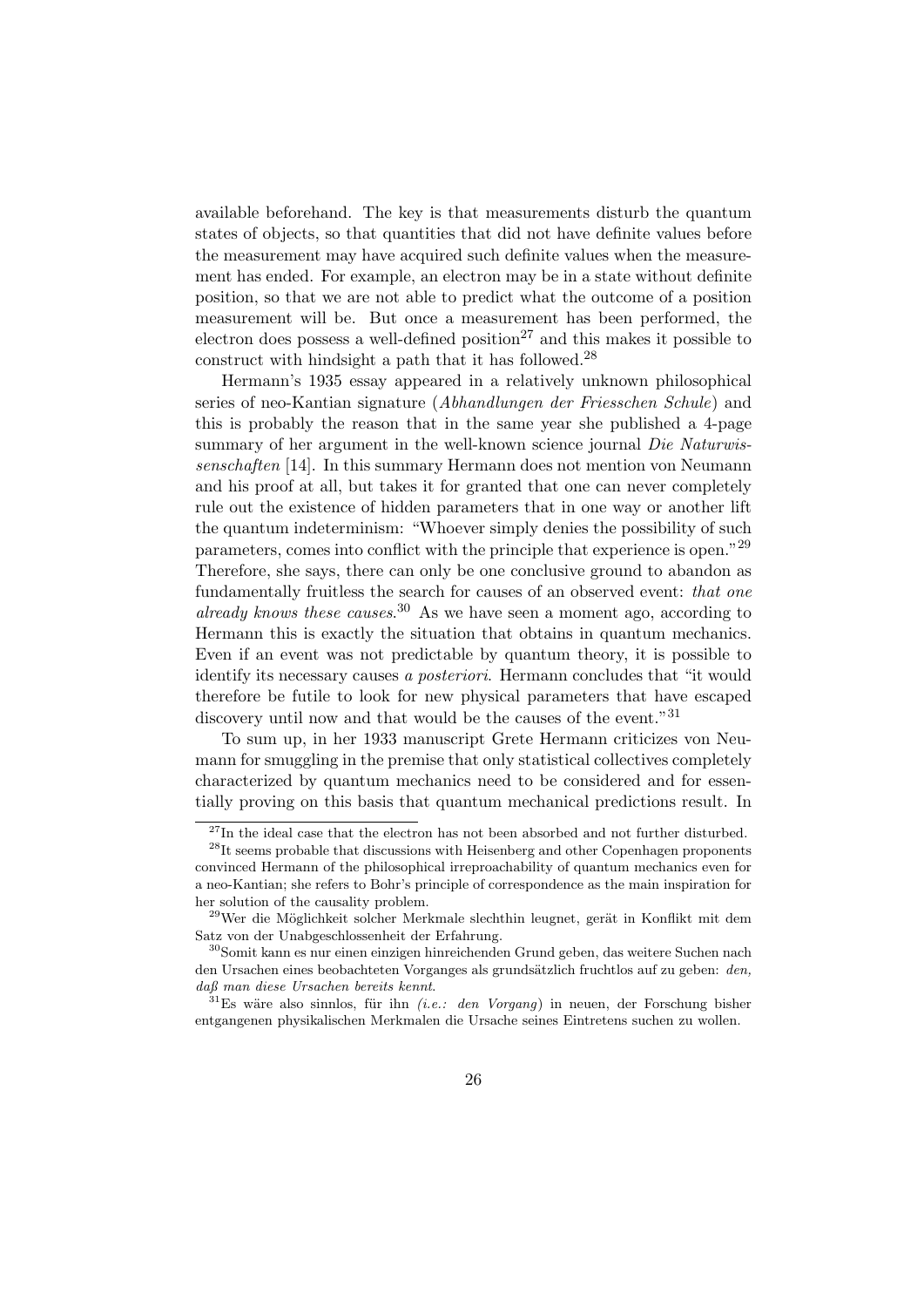the treatise of 1935, Hermann's criticism is slightly more sophisticated: she reproaches von Neumann first of all for considering only physical quantities that are defined by quantum mechanical operators. As we have argued, in both cases the details of her criticism and the accusation of a petitio are mistaken. But Hermann is right in her conclusion, in the 1935 treatise, that von Neumann has only disproved the existence of hidden variables that can figure in theories with the same Hilbert space structure as quantum mechanics. This, however, is not different from what von Neumann himself claimed, even though Hermann does not realize this. Hermann's subsequent fervent philosophical defence of the causal completeness of quantum mechanics, and her appeal not to feel embarrassed by indeterminism and indefiniteness, bring her position effectively even closer to von Neumann's—that is, closer with respect to the question of whether we should look for hidden-variables; not with respect to Hermann's neo-Kantian argumentation, of course.

#### 6 Later developments: Von Neumann and Bohm

Prior to the publication of Bohm's 1952 papers there seems to have been little in-depth discussion among leading physicists about the possibilities of hidden-variables theories [16, pp. 275–278]. If anything, we encounter points of view that are similar to that of von Neumann. For example, as Bacciagaluppi and Crull note [9, p. 139], Pauli pointed out in a letter to Schrödinger of 9 July 1935, commenting on the EPR paper, that the existence of dispersion-free states would lead to contradictions with quantum mechanics if it is assumed that the usual functional relations hold; Schrödinger included this point in his paper on entanglement. The prominent philosopher of physics Hans Reichenbach declared in 1944 that although there are no logical reasons for thinking that a return of determinism is impossible in principle, there is no empirical indication that such a return is to be expected [16, p. 276]. The Russian physicist Blokhinzev wrote, almost simultaneously with the appearance of Bohm's papers, that von Neumann's proof should not be seen as excluding hidden variables in all generality, and that a consistent hidden-variables theory will have to be cast in a form that deviates from the Hilbert space formalism of quantum mechanics [16, p. 277].

In this pre-war and early post-war literature there is hardly any reference to Grete Hermann's contributions, although it has been documented that the Copenhagen circle knew her work, studied it, and was impressed by Hermann's wit [9]. However, in contradistinction to what is often suggested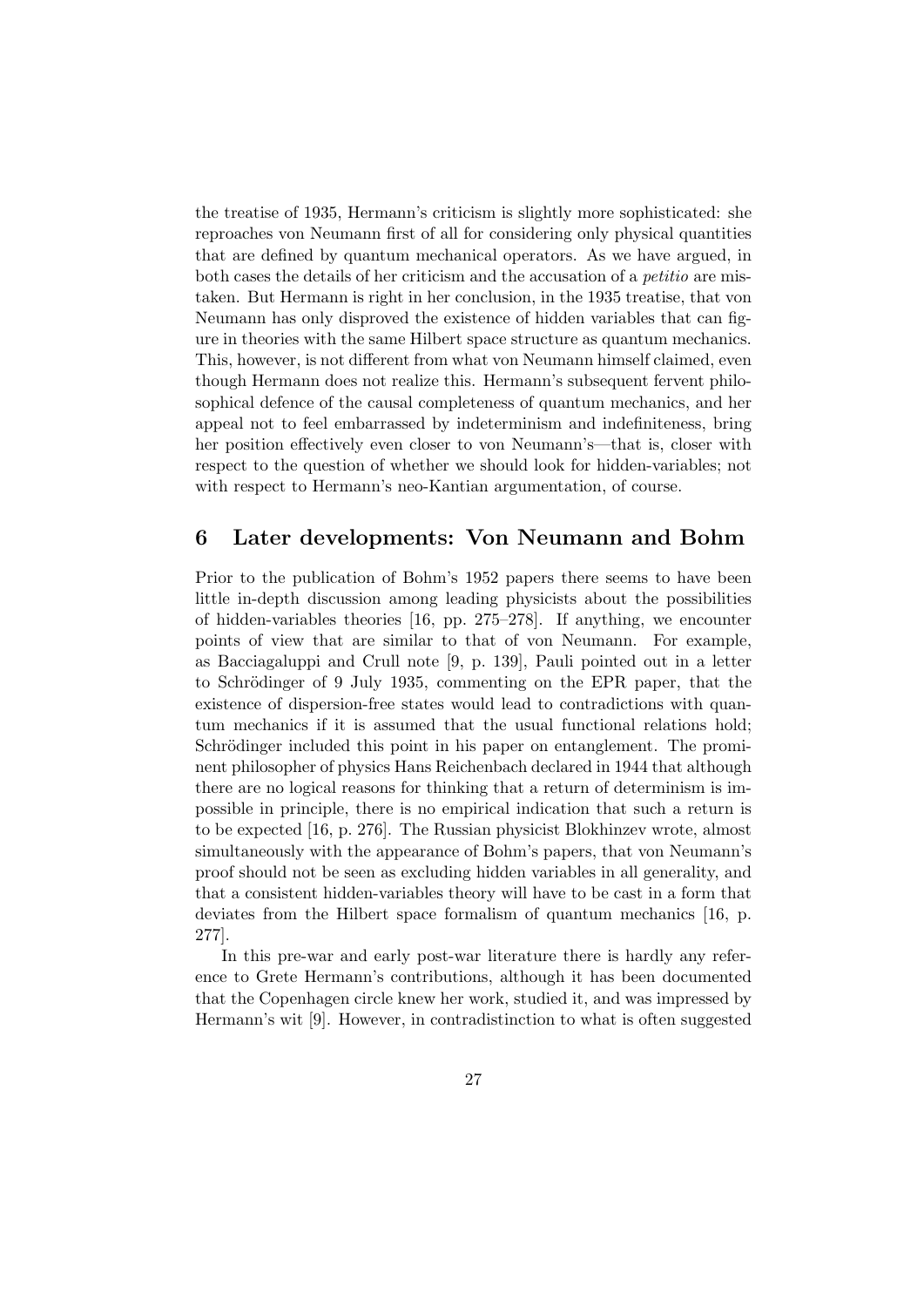in recent literature  $(17, 20]$ ,  $[15, pp. 13-18]$  are only a few examples), this lack of attention is not surprising and not in need of external explanation. Indeed, Hermann published only two texts on our subject in the scholarly literature: [13] and [14], respectively. The first appeared in a specialized neo-Kantian philosophy series and for that reason alone cannot be expected to have been widely read by physicists knowledgeable in quantum theory. Moreover, in this essay Hermann's conclusion with respect to the possibility of hidden variables does not strike spectacular: hidden variables are claimed to be possible in principle, but one has to go beyond the framework of quantum mechanics to accommodate them. This is what von Neumann himself had also concluded, and what seems the most reasonable position to adopt anyway (see also note 18). But even if one is not aware of von Neumann's conclusion and believes that he has definitively ruled out hidden variables on mathematical grounds, Hermann's argument that there are compelling philosophical reasons for not engaging in a search for hidden variables seems only to support von Neumann. In this context, the rather brief critical remarks in the 1935 essay about the details of von Neumann's proof may well appear a minor technical quibble.

Probably more directly relevant is that Hermann's second publication [14], which had the aim of directing the attention of physicists to the more extensive philosophical treatise, does not mention von Neumann and his proof at all. It argues on philosophical grounds that there is no justification for considering quantum mechanics as incomplete and that one does not need to look for hidden variables—this hardly suggests an important novel point of view. It will not have helped that the philosophical line of argument of the paper does not come across as robust and convincing: it seems rather complacent to be content with causal links that can only be defined with hindsight, in situations without any predictability. As the philosopher Martin Strauss observed, in a rare contemporary reference to Hermann's work [22, p. 338], the causes that are identified in this *post factum* way do not provide more information than the original quantum states, so that Hermann's scheme is "empty".<sup>32</sup> According to Jammer [16, pp. 209–210], Heisenberg at first responded positively to Hermann's ideas, but had already changed his opinion in 1936.<sup>33</sup> All in all, there is little reason to expect that Hermann's 1935 publications would have drawn much attention and would have impacted significantly on the physics community.

 $32...$ , so daß das Kriterium hier nur erfüllt ist, weil es in dieser Form leer ist.

<sup>33</sup>Jammer himself diagnoses Hermann's claim of retrodictive causality as being unwarranted, since the post factum causes have no explanatory significance [16, p. 209].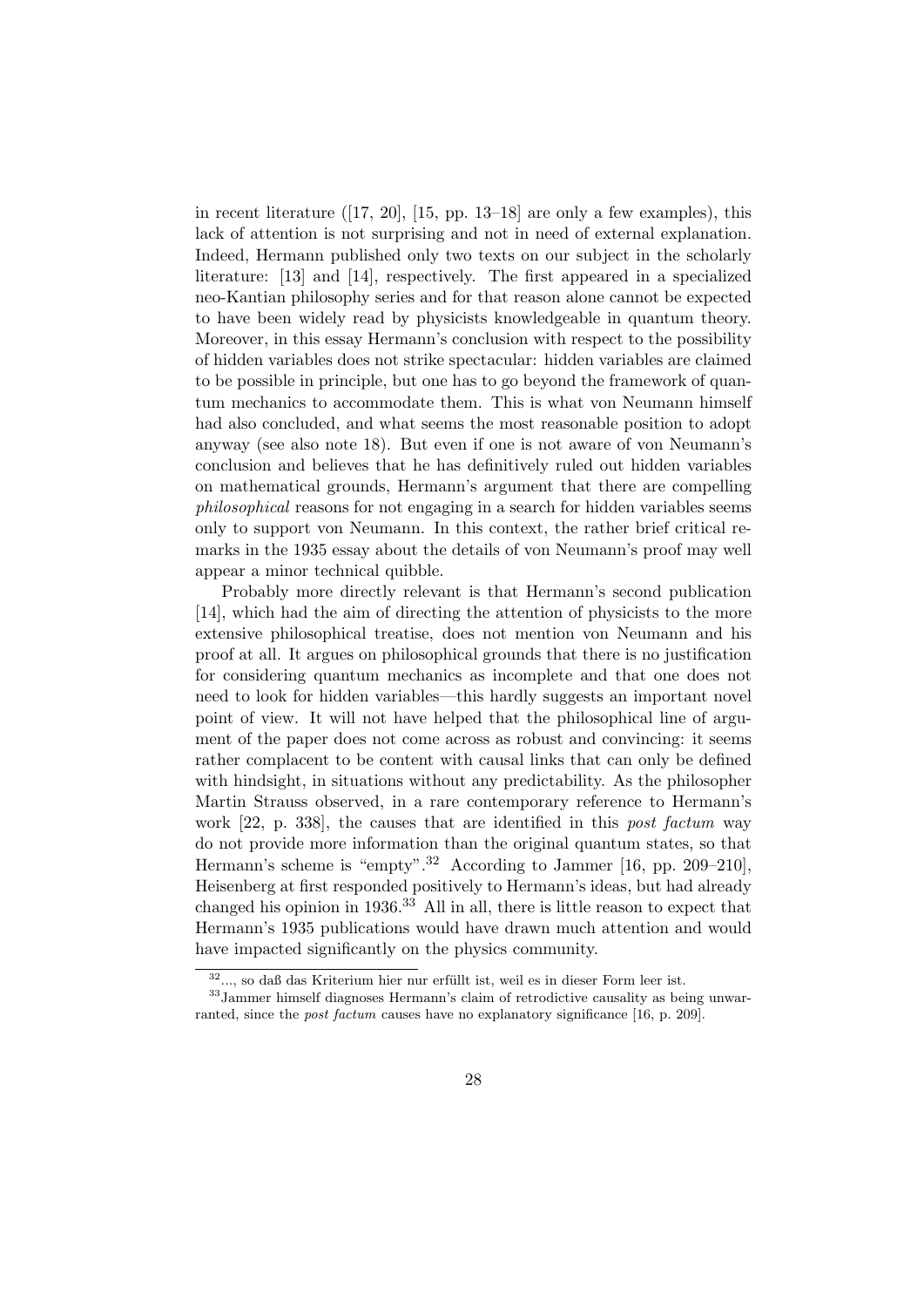In 1952 David Bohm's two celebrated papers came out. In a report on his conversations with Bell, Jeremy Bernstein describes the effect of this event on Bell as follows [5]:

But early in 1952 something happened that changed everything. David Bohm published two papers which did just what von Neumann had said was impossible. He created a hidden variable theory which was at least in some part deterministic and which reproduced all the results of the quantum theory. Something must have been terribly wrong with von Neumann.

As can be expected, Bohm himself was interested in the relation of his hidden-variables scheme to von Neumann's argument as well. He writes about von Neumann [7, p. 187]: "in his proof he has implicitly restricted himself to an excessively narrow class of hidden parameters and in this way has excluded from consideration precisely those types of hidden parameters which have been proposed in this paper." This characterization shows that Bohm was aware that von Neumann had only ruled out quite specific theoretical schemes. The qualification "excessively narrow" for the class of hidden variables for which the proof holds is of course subjective—from von Neumann's point of view this class (the one respecting Hilbert space structure) was the only one meriting serious attention; but for Bohm this was understandably different. Bohm made a serious study of von Neumann's proof and refers to it with page numbers. He gives the following more detailed diagnosis [7, p. 187, see also note 9 on p. 167]:

For example, if we consider two noncommuting observables, p and  $q$ , then Von Neumann shows that it would be inconsistent with the usual rules of calculating quantum-mechanical probilities to assume that there were in the observed system a set of hidden parameters which simultaneously determined the results of position and momentum "observables." With this conclusion, we are in agreement. However, in our suggested new interpretation of the theory, the so-called "observables" are, as we have seen in Sec. 5, not properties belonging to the observed system alone, but instead potentialities whose precise development depends just as much on the observing apparatus as on the observed system.

The "observables" Bohm is here referring to are the experimental results actually found in measurements. What Bohm says is in agreement with the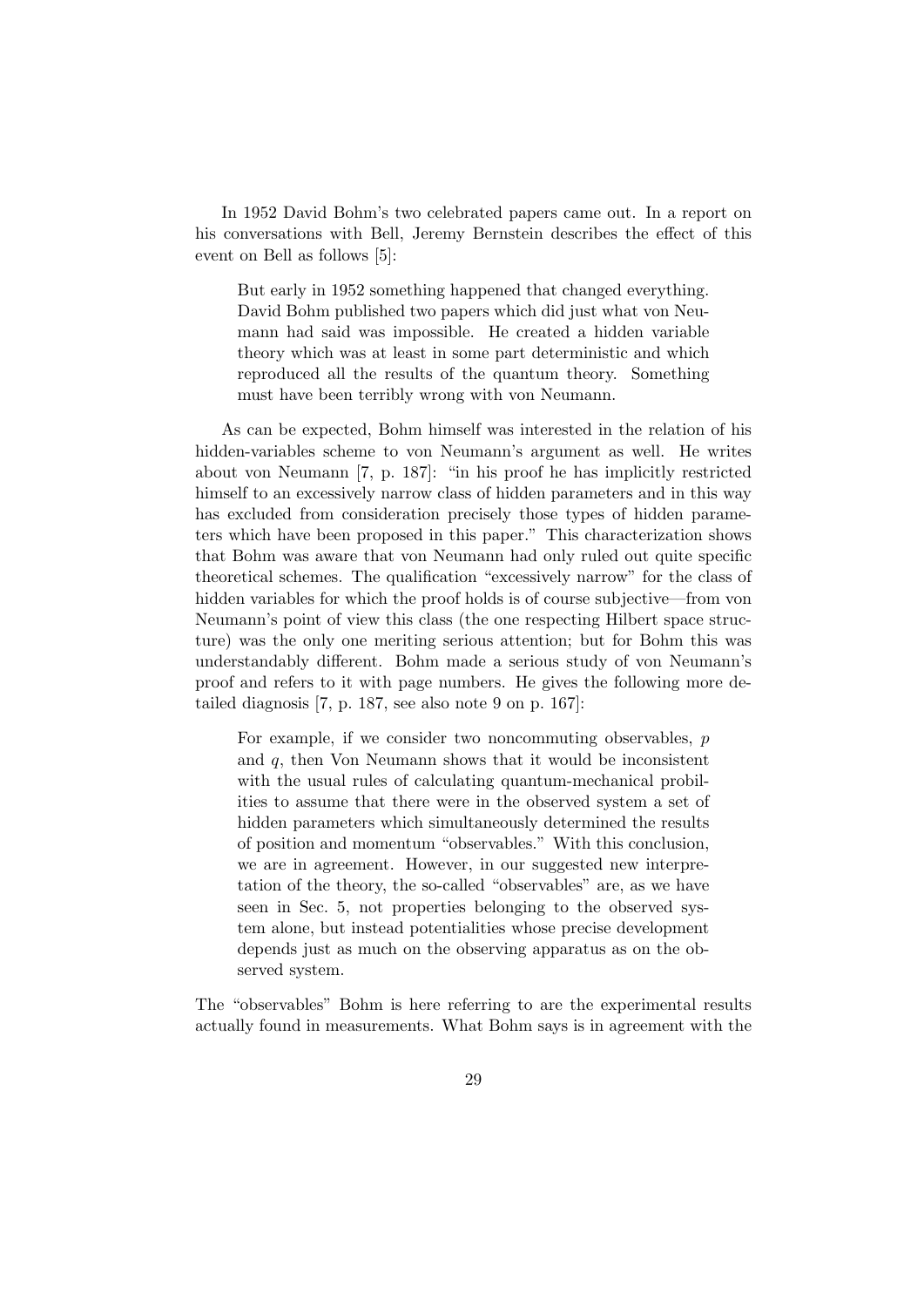conclusion of section 3, namely that in hidden-variables theories experimental outcomes necessarily fail to always reflect the properties actually present in the system—this introduces an element of "measurement contextuality" in these theories.

What about von Neumann's own reaction to Bohm's papers? Bohm reported [21]: "It appears that von Neumann has agreed that my interpretation is logically consistent and leads to all results of the usual interpretation. (This I am told by some people.) Also, he came to a talk of mine and did not raise any objections." And on another occasion [11, p. 47]: "von Neumann thinks my work correct, and even elegant, but he expects difficulties in extending it to spin." There is no indication that von Neumann felt that his earlier work had been refuted.

Bohm's articles rekindled the interest in hidden variables of Louis de Broglie. As de Broglie stated, in the meeting of the French Academy of Science of April 25th 1953 [10, p. 450]: "Eighteen months ago, a young American physicist, David Bohm, has taken up (in a talented way I should add) my old ideas that I left in the unfinished and not well-defendable form of the pilot-wave."<sup>34</sup> De Broglie explains that additional suggestions by Jean-Paul Vigier have since led him to a renewed investigation of his old hidden-variables theory, which seems to be worth-while after all (in spite of the objections at the 1927 Solvay conference). One of the things he has recently studied is the relation with von Neumann's theorem, and he has reached the following conclusion [10, p. 468] : von Neumann assumes that the probability distributions for physical quantities, found in experiments, are defined by the states of the objects—but this is not so in his own (and Bohm's) theory. Admittedly, in these theories the distributions of positions as defined by the states do correspond to what one measures, but this is not so for measurements of momentum. Von Neumann's theorem is therefore not applicable to hidden-variables theories of the Bohm-de Broglie sort.<sup>35</sup>

Around 1952 both Bohm and de Broglie thus realized that von Neumann's theorem pertained to hidden-variables theories of a specific kind, with a structure similar to that of quantum mechanics, in which the state of the object defines all empirical distributions of measurement results. As it turns out, it was exactly the way in which the Bohm theory was able to

 $34$ I y a dix-huit mois, un jeune physicien américain, M. David Bohm, a repris, d'ailleurs avec talent, mes anciennes idées sous la forme tronquées et peu défendables de l'ondepilote.

<sup>35</sup>De Broglie confessed that he had not realized the limited domain of validity of the theorem before and had overrated its generality—"le théorème de M. von Neumann ne me paraît plus avoir la portée que je lui attribuais moi-même dans ces dernières années."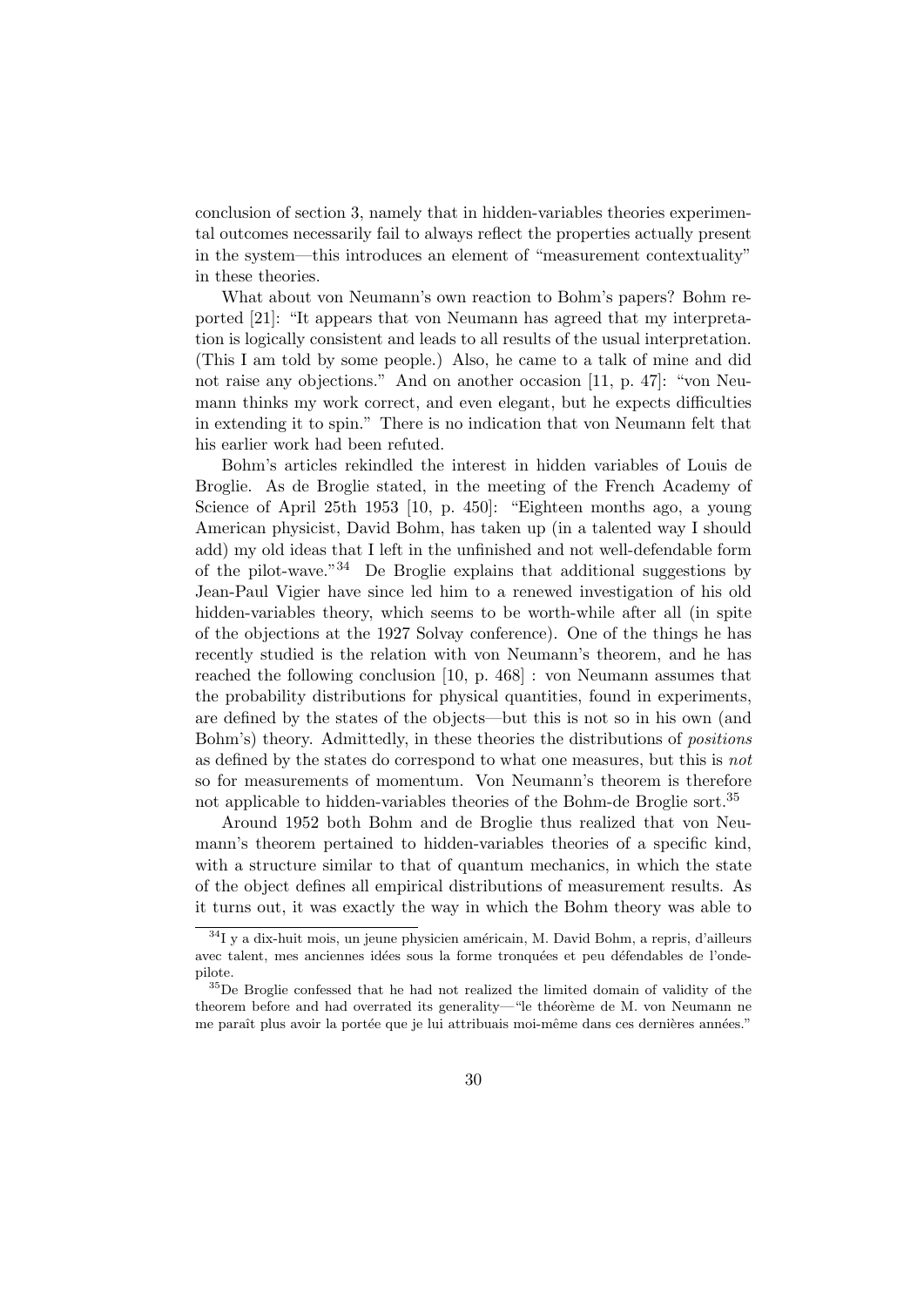escape von Neumann's argument, namely its introduction of contextuality, that provoked criticism from the leading contemporary participants in foundational debates. Indeed, although it is sometimes suggested that Bohm's theory was almost completely ignored, Einstein, Pauli and Heisenberg published papers in which they explained their reasons for not being convinced by Bohm's proposal [18].

Einstein, following an earlier objection by Pauli, considered the case of a particle in an energy eigenstate, inside a box [18, p. 10]. As is well known, Bohm's theory says that the particle is at rest in the box; but when the box is opened and the particle's momentum measured, the usual nonzero results are found. These experimental values are therefore artifacts of the measurement, and the hidden reality of Bohm's world is completely different from what we empirically have access to. Pauli similarly pointed out that position and momentum are not treated symmetrically in Bohm's theory. Although a position measurement reveals a particle's actual position, Pauli states that Bohm eludes the von Neumann no-hidden-variables proof by contextualizing momentum [18, p. 11]. Also Heisenberg objected to the same feature: "for the measurements of position Bohm accepts the usual interpretation, for the measurements of velocity or momentum he rejects it" [18, p. 13].<sup>36</sup>

#### 7 Conclusion

In the history as we have reviewed it here, there is no mistake nor foolishness in von Neumann's proof. It is true that one may object to von Neumann's "quantum assumption", that all physical quantities should be theoretically represented by Hermitian operators in a Hilbert space, on the grounds that it is too strict. But von Neumann gives good inductive arguments for his assumption and is aware of its hypothetical character; it is certainly not a silly mistake to adopt a premise of this kind.

As we have also argued, Grete Hermann's technical criticism of von Neumann's work was not justified. Nevertheless, her own 1935 assessment of what really followed from von Neumann's argument was not far from the mark—but her conclusion here was not spectacular (and stayed close to what von Neumann himself had claimed). Probably more importantly, her final verdict that it was unnecessary to look for hidden variables anyway

<sup>36</sup>As Myrvold subsequently shows, the impossibility to assign non-contextual values to both position and momentum is not a peculiarity of the Bohm theory, but is a general feature of hidden-variables theories.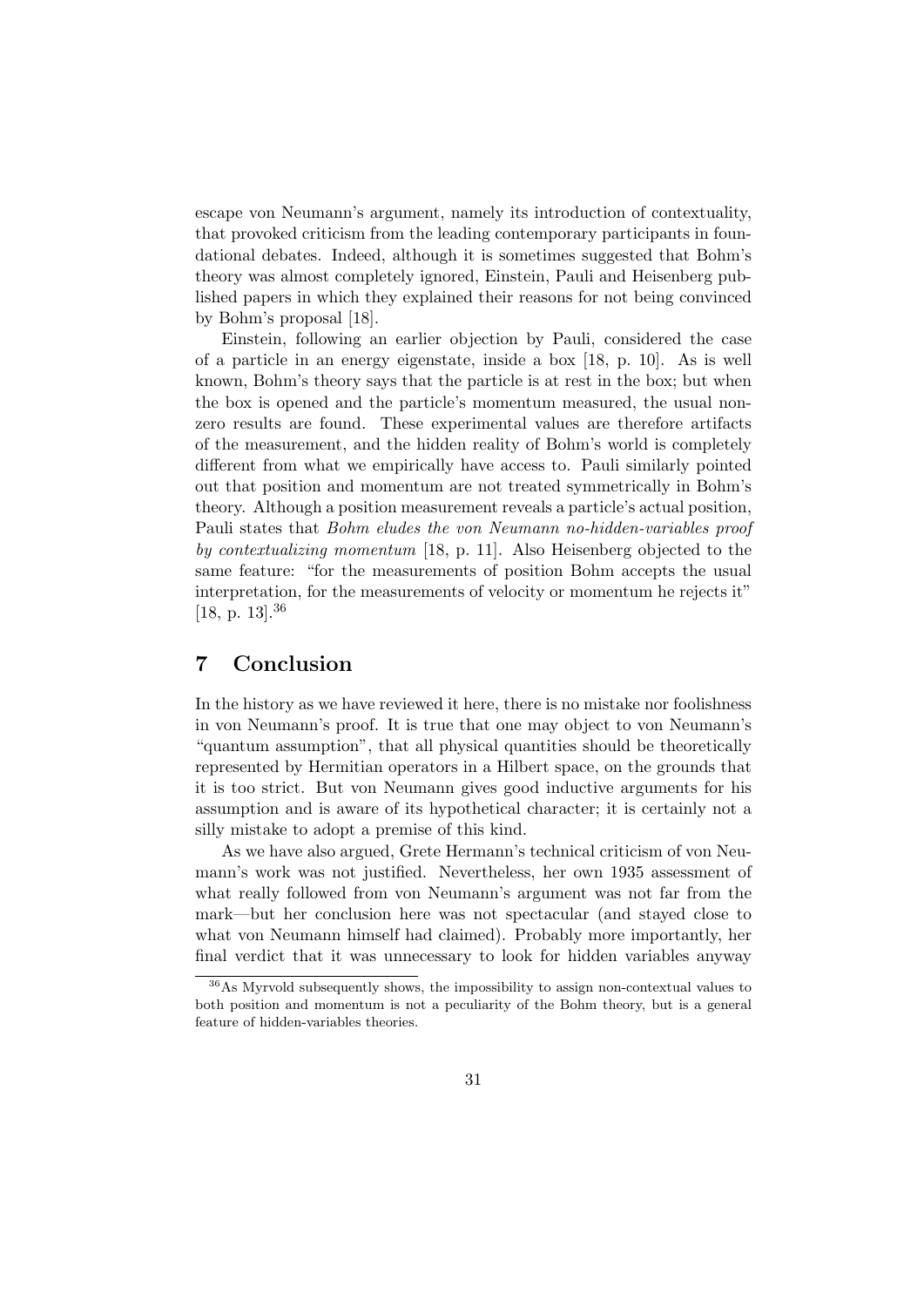seemed to be in accordance with well-known points of view. In addition, Hermann's purely philosophical arguments for this position, in her Die Naturwissenschaften paper, come across as rather unphysical and shaky and will not have been able to excite many physicists. All in all, it is not surprising that Hermann's work did not cause a stir.

With the publication of Bohm's 1952 papers the discussion became more specific. Bohm himself analyzed in what respect his theory did not satisfy von Neumann's premises and was confirmed in his conclusions by de Broglie and Einstein, but also by the Copenhagenists Pauli and Heisenberg. Moreover, Von Neumann himself saw no technical problems in Bohm's proposal. It is difficult to discern the contours of a concerted Copenhagen programme of indoctrination in this part of the history.

Bell recounts [3] that he wondered about what von Neumann's argument had exactly proved when he saw Bohm's hidden-variables papers. He adds that he was unable to study the proof at the time, as no English translation of von Neumann's book was available, and that he therefore directed his attention to other subjects—although convinced that something had to be seriously wrong in von Neumann's arguments. It seems plausible that when he finally has a chance to read von Neumann's book, quite some years later, he looked for passages and sentences in which the expected error was clearly present. This would explain, for example, his emphasis on the last sentence of von Neumann's conclusion and his omission of the rest (section 4). It could also explain that he missed the precise structure of von Neumann's proof, in particular the role played in it by implicitly defined physical quantities.

What seems to be at least equally important is that Bell after 1966 made no secret of his foundational agenda. He fiercely defended the idea of hidden variables and made a firm stand against the Copenhagen hegemony. It goes without saying that for this agenda the exposure of a blatant error by one of the most prominent and revered (and in the meantime deceased) exponents of the "powers that be", an error allegedly used to justify the suppression of minorities, is an extremely effective rhetorical weapon. Indeed, the very prevalence of the standard story about how von Neumann's proof was shown up as a fake argument demonstrates this effectiveness.

It is possible that von Neumann's theorem has been invoked by some adherents of the Copenhagen interpretation as the final word against doubts about indeterminism and completeness. These must have been cases of ignorance, most likely mixed with a good dose of rhetoric. But the later disqualification of the theorem as a foolish fallacy by anti-Copenhagenists has certainly not been less ignorant and rhetorical.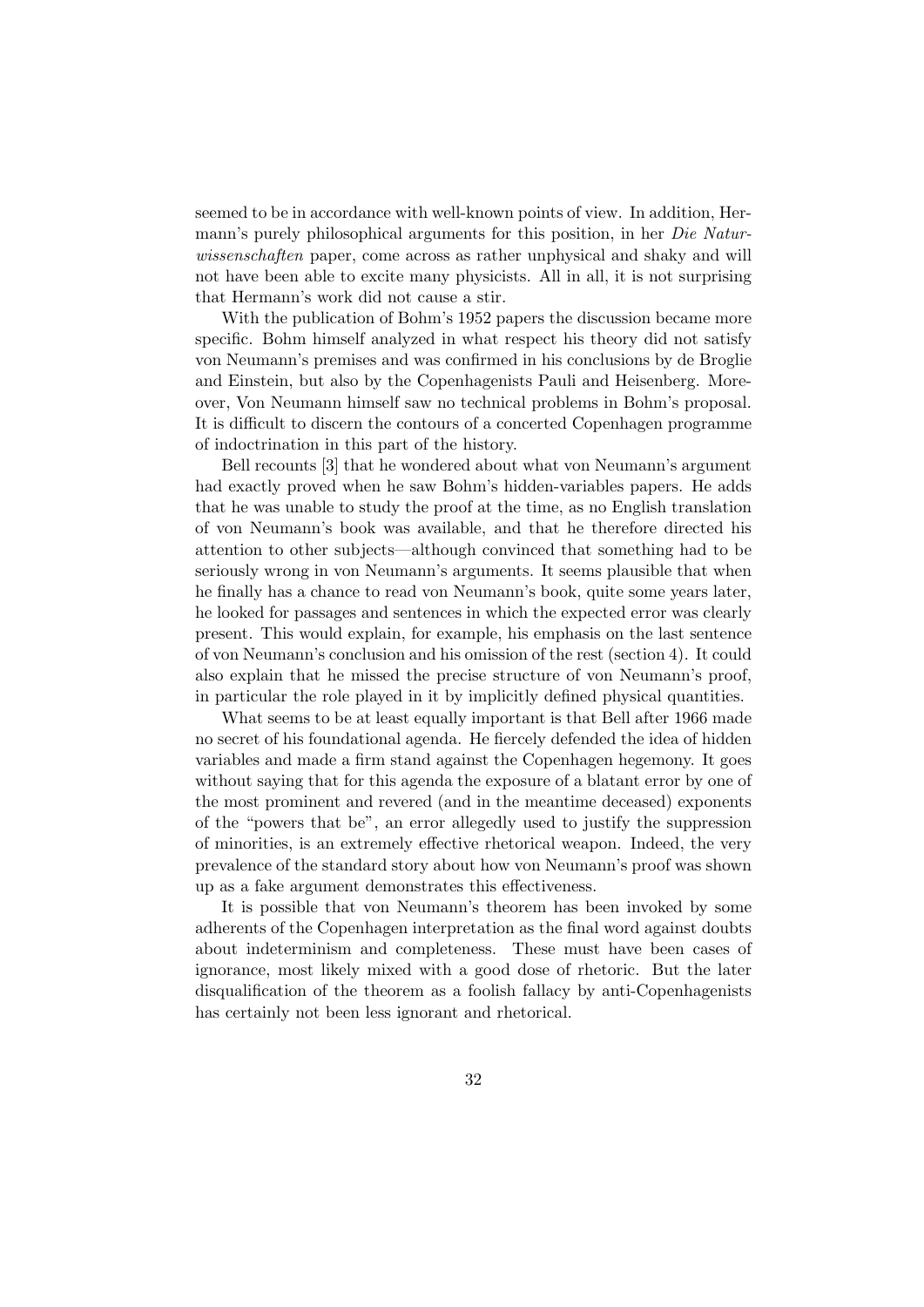### Acknowledgment

I am indebted to Guido Bacciagaluppi for a copy of the German original of Hermann's unpublished 1933 essay [12] (rediscovered by him and Elise Crull) and for the final manuscript of [9] prior to its publication.

#### References

- [1] Belinfante, F.J. (1973). A Survey of Hidden Variables Theories. Oxford: Pergamon Press.
- [2] Bell, J.S. (1966). On the Problem of Hidden Variables in Quantum Mechanics. Reviews of Modern Physics, 38, 447–452.
- [3] Bell, J.S. (1982). On the Impossible Pilot Wave. Foundations of Physics, 12, 989–999.
- [4] Bell, J.S. (1988). Interview in Omni, May 1988, p. 88.
- [5] Bernstein, Jeremy (1991). Bell and von Neumann. arXiv:1102.2222.
- [6] Birkhoff, Garrett and von Neumann, John. (1936). The Logic of Quantum Mechanics. Annals of Mathematics, 37, 823-843.
- [7] Bohm, D. (1952). A Suggested Interpretation of the Quantum Theory in Terms of 'Hidden' Variables, I, II. Physical Review, 85, 166–179; 180–193.
- [8] Bub, Jeffrey (2010). Von Neumann's 'No Hidden Variables' Proof: A Re-Appraisal. Foundations of Physics, 40, 1333–1340.
- [9] Crull, Elise and Bacciagaluppi, Guido (eds.) (2016). Grete Hermann: Between Physics and Philosophy. Berlin, Heidelberg, New York: Springer.
- [10] De Broglie, Louis (1953). La Physique Quantique Restera-T-Elle Indéterministe? Comptes Rendus, Séance du 25 avril 1953.
- [11] Freire, Olival. The Quantum Dissidents. Rebuilding the Foundations of Quantum Mechanics (1950–1990). Berlin, Heidelberg, New York: Springer.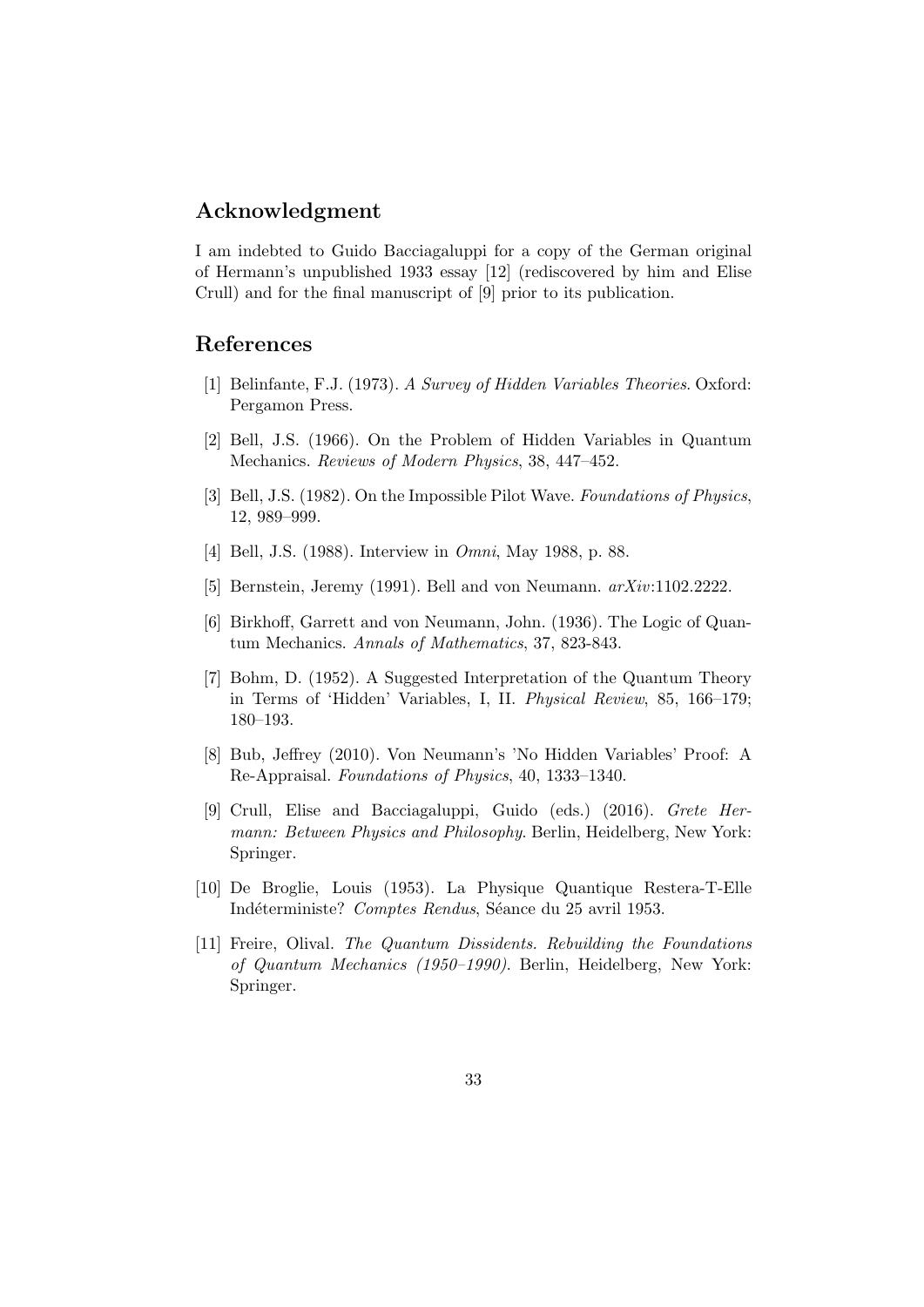- [12] Hermann, Grete (1933). Determinismus und Quantenmechanik. Typescript, 25 pages. Dirac Archive, document DRAC 3/11, University Libraries, Florida State University, Tallahassee. English translation in [9], chapter 14.
- [13] Hermann, Grete (1935). Die naturphilosophischen Grundlagen der Quantenmechanik. Abhandlungen der Fries'schen Schule, 6, 75–152. English translation in [9], chapter 15.
- [14] Hermann, Grete (1935). Die naturphilosophischen Grundlagen der Quantenmechanik (Auszug). Die Naturwissenschaften 42, 718–721.
- [15] Herzenberg, C.L. (2008). Grete Hermann: An Early Contributor to Quantum Theory. arXiv:0812.3986.
- [16] Jammer, Max (1974). The Philosophy of Quantum Mechanics. New York: John Wiley and Sons.
- [17] Mermin, N.D. (1993). Hidden Variables and the Two Theorems of John Bell. Reviews of Modern Physics, 65, 803–815.
- [18] Myrvold, Wayne C. (2003) On Some Early Objections to Bohm's Theory. International Studies in the Philosophy of Science, 17, 7–24.
- [19] Russell, Bertrand (1913). On the Notion of Cause. Proceedings of the Aristotelian Society, New Series, 13, 1–26.
- [20] Seevinck, Michiel (2016). Challenging the Gospel: Grete Hermann on von Neumann's No-Hidden-Variables Proof. In [9], chapter 7.
- [21] Stöltzner, Michael (1999). What John von Neumann Thought of the Bohm Interpretation. In D. Greenberger et al. (eds.), Epistemological and Experimental Perspectives on Quantum Physics, 257–262. Dordrecht: Kluwer Academic Publishers.
- [22] Strauss, Martin (1936). Komplementarität und Kausalität im Lichte der logischen Syntax. Erkenntnis, 6, 335–339.
- [23] Von Neumann, J. (1927). Wahrscheinlichkeitstheoretischer Aufbau der Quantenmechanik. Nachrichten von der Gesellschaft der Wissenschaften zu Göttingen, Mathematisch-Physikalische Klasse, 245– 272.